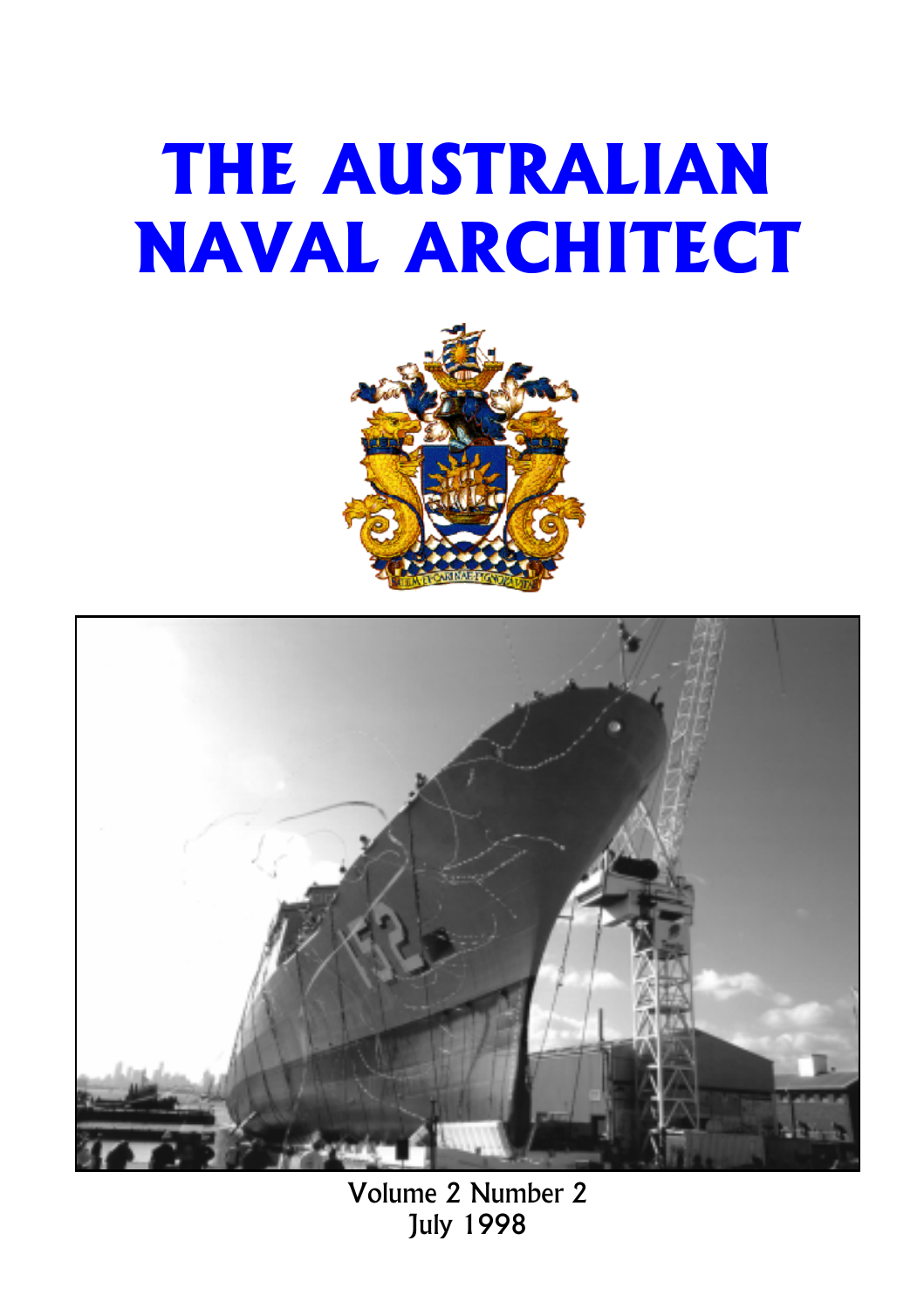The Australian Naval Architect Print Post Approved PP 606811/00009 Printed by B. E. E. Printmail Telephone (02) 9437 6917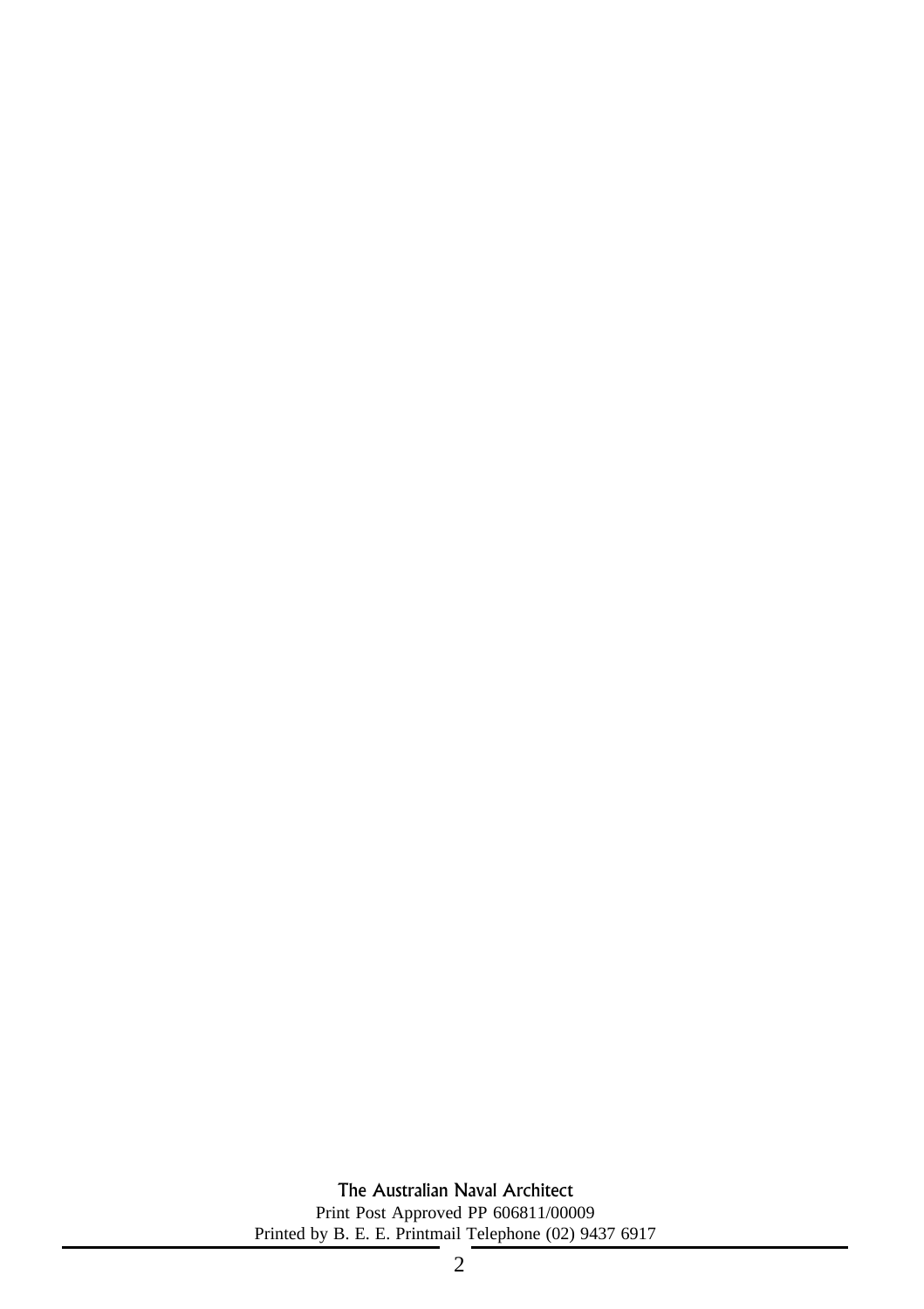# THE AUSTRALIAN NAVAL ARCHITECT

Newsletter of **The Royal Institution of Naval Architects (Australian Division)**

# Volume 2 Number 2 July 1998

### *Cover Photo:*

The ANZAC class frigate *Warramunga* entering the water at her launching on 23 May 1998 (Photo courtesy Tenix Defence Systems).

The Australian Naval Architect is published four times per year. All correspondence and advertising should be sent to:

The Editor The Australian Naval Architect c/o RINA Box No. 4762, GPO SYDNEY, NSW 2001 AUSTRALIA email: jcjeremy@ozemail.com.au

The deadline for the next edition of The Australian Naval Architect (Volume 2 No. 3, October 1998) is Friday 25 September 1998.

Opinions expressed in this newsletter are not necessarily those of the Institution.

ISSN 1441-0125 © Royal Institution of Naval Architects 1998

# CONTENTS

| 3              | A Note from the Division President                                                 |
|----------------|------------------------------------------------------------------------------------|
| $\overline{4}$ | From the Chief Executive                                                           |
| 5              | Editorial                                                                          |
| 5              | Letters to the Editor                                                              |
| 7              | News from the Sections                                                             |
| 9              | Coming events                                                                      |
| 10             | <b>General News</b>                                                                |
| 21             | Professional Notes                                                                 |
| 22             | <b>Education News</b>                                                              |
| 24             | The Internet                                                                       |
| 25             | Membership News                                                                    |
| 26             | Uses and Abuses of Marine Hydrometers<br>- an addendum - P. Helmore                |
| 27             | Prediction of Resistance for Ships with a<br>Transom Stern - L. J. Doctors         |
| 33             | From the Archives                                                                  |
| 34             | Office bearers of the Australian Division<br>Council and Section Committes 1998/99 |

# A NOTE FROM THE DIVISION PRESIDENT

I am pleased to be able to contribute to Volume 2 No. 2 of the journal. I hope that there will be many more issues.

We were fortunate to have the President, Dr John Parker, and the Chief Executive of RINA, Mr. Trevor Blakeley, visit us from London since we last went to press.

Dr Parker was here on a private visit at the end of March and he gave a very interesting paper on *The Design and Evolution of Innovative Marine Vessels* which was presented to a meeting of the Sydney Maritime Panel of the Institution of Engineers, Australia (IEAust).

Mr. Blakeley was in Australia towards the end of May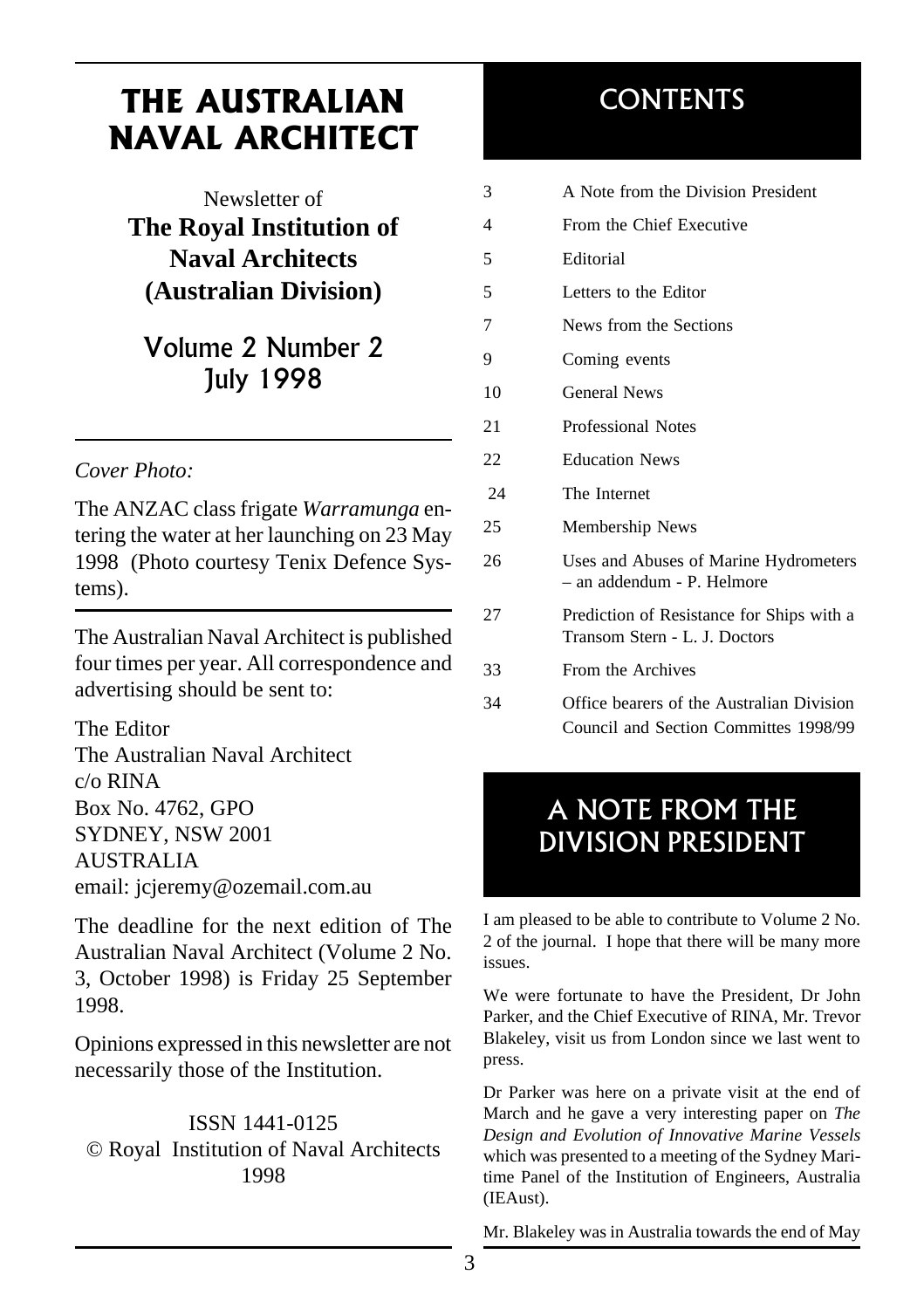and during his stay he met with the West Australian, Sydney and Canberra sections of the Division. While in Canberra he met with officers of the IEAust and, I understand, there were informal discussions on closer links in Australia between the two institutions. I also understand that these discussions will be continued in early July when the President and Chief Executive of IEAust visit London. No doubt the Australian Division will be consulted before any firm decisions are made on future association between IEAust and RINA in Australia.

I had my little wrist slapped by the Chief Executive when he was in Australia. The reason for this was the Division Council had the temerity to have discussions with the Australian Division of the Institute of Marine Engineers concerning a memorandum of understanding that dealt with forming closer ties between the two Australian bodies. I find this admonishment difficult to understand given that there is already a close working relationship in the locations where there are sections/branches of both bodies out here. Also there is a joint branch in Hong Kong as well as joint branches UK.

By the time this edition goes to print I will have been to London for the Council meeting that is to formally approve, or otherwise, our new administrative arrangement for the Division. I am hopeful that we will be able to institute the new arrangement in the fourth quarter of this year. On this basis some thought should be given by the members of each of the sections to the choice of representative for the new Division Council.

I hear around and about that there are moves to privatise the safety functions of some of the state maritime authorities. It is my opinion that, as a responsible professional body, we should resist these moves, as we did in NSW because the public interest is best served with the administration of safety residing within Government rather than this important function being left to private sector.

As you will be aware, although the time is freely given in preparing the journal, expenses are involved in printing and distribution. Therefore if any one can arrange for advertising to be provided all contributions will be gratefully accepted. John Jeremy is the point of contact.

I look forward to providing a few notes in the next edition when I will be able to give a commentary on the proceedings of the Council meeting to be held in London on 21 July.

*Noel Riley Division President*

# FROM THE CHIEF EXECUTIVE

I would like to thank all those members of the Australian Division Council, and Western Australia, NSW and Canberra Sections for their warm welcome and hospitality during my recent visit to the Division.

 I was also grateful to Lawry Doctors for enabling me to meet and speak with students at UNSW.

Whilst I am in no doubt about the value which the Institution places on its Australian membership, and indeed all its overseas members, I do understand the concerns felt by some members that this might not be the case. I also appreciate the feelings of some members that they do not receive value for their subscriptions. As you might expect, I would not entirely agree with that view, and would ask Fellows and Members to remember what they paid as Junior and Graduate Members. Nevertheless, if such a perception exists, then it must be addressed. I now know that some members are not aware of some of the benefits which exist, such as the technical information service, so clearly we must keep members better informed. During my visit to the Division, I did receive a number of suggestions for improving Institution services, such as expanding the technical database, increasing the involvement of overseas members in the management of the Institution, through membership of its committees, raising the profile of RINA in Australia to help recruitment, all of which I will address. I will always listen, reply and take action where I can.

I came away from my visit to the Division with a much better understanding of the unique position of the Division and the needs of RINA members in Australia. It has given me the opportunity to hear at first hand how relationships between Headquarters and the Division can be improved, mainly through better communications, both ways. And even if I have not fully understood or agreed with some of the comments made, I have been able to appreciate the strength of feelings and concerns felt by some members, and that has been equally important.

I look forward to my next visit to the Division, which I hope will include the Melbourne and Tasmania Sections.

*Trevor Blakeley Chief Executive*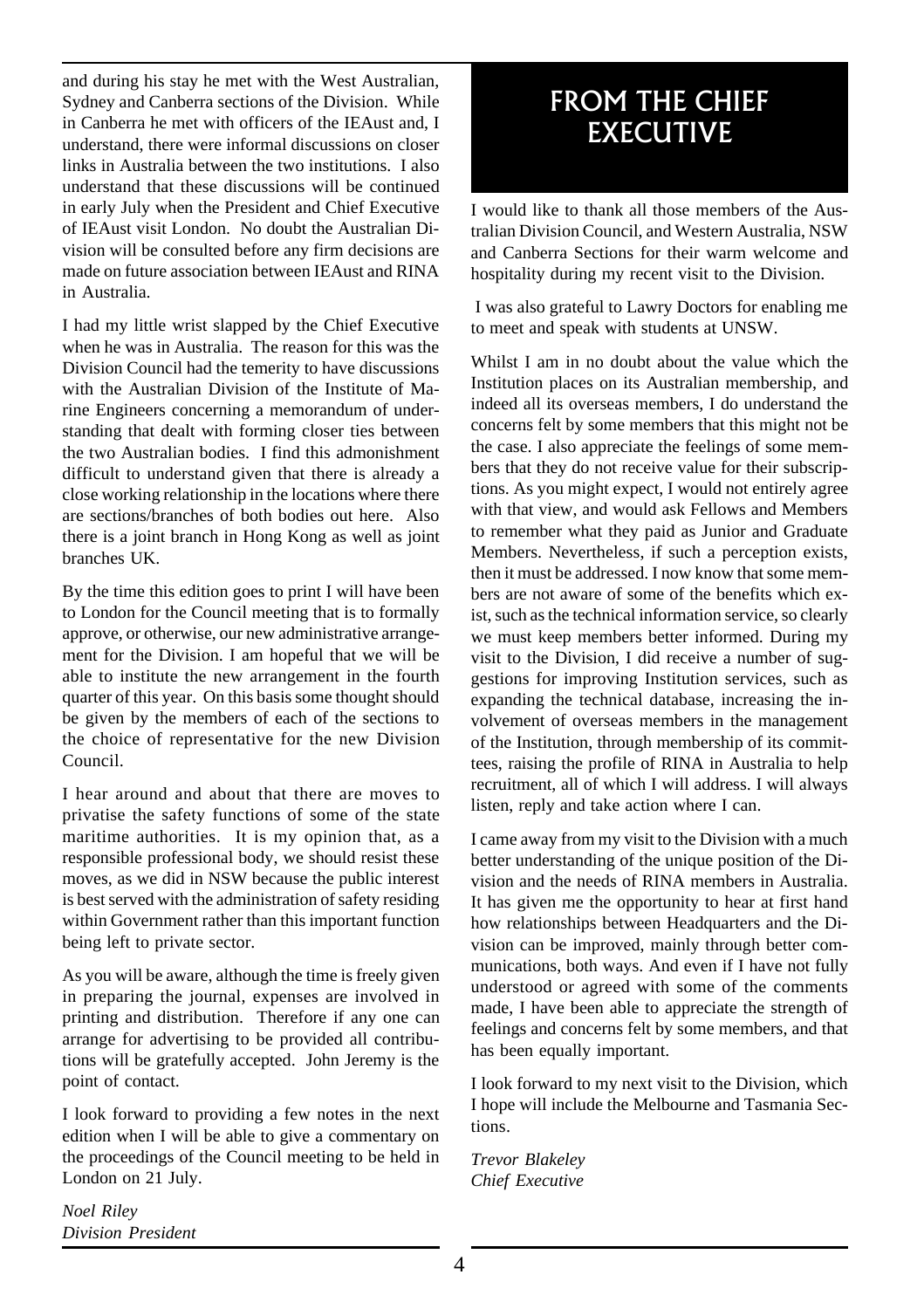# EDITORIAL

In March this year the second Report of the Australian National Audit Office into the Collins class submarine project was tabled in Parliament. The reports in the popular press on the ANAO findings must have given the uninformed reader the impression that the submarines are late, too expensive, don't work and are another example of the mismanagement of major defence projects in this country.

These impressions result from selective reporting of some of the more critical aspects of the ANAO Report and do not do justice to the project, or even the Report.

The ANAO was critical of several aspects of the project. Some of these criticisms are perhaps justified whilst others many would regard as reflecting unrealistic expectations, which if required for future projects could result in even less work of this nature being undertaken in Australia. For example, there is a limit on the amount of risk that industry will take on developmental projects before deciding that the potential returns do not justify such exposure.

In undertaking this review, the ANAO recognised the technical complexity of the project and engaged suitably qualified consultants to help. Their contribution to the review is reflected in the key findings of the report, where the ANAO says *"The Project has some significant project management, engineering and construction achievements which in many ways demonstrate the capacity of Australian Industry to produce to world-class standards. But there are some management and technical problems that remain unresolved. Some problems result from immature design aspects associated with development of a large and complex 'first of class' submarine. This needs to be acknowledged and understood."* Even this modest recognition of the considerable challenges and achievements of this project received little exposure in the public arena.

We have a tendency in Australia to critically analyse our major public expenditures in a way that tends to obscure achievements. This is not new – I remember a phrase invented, I think, in the 1970s – 'paralysis by analysis'. Nor is it necessarily a bad thing – it helps us learn from our experience. But public opinion, as distinct from expert opinion, has a considerable influence on the politicians who decide our future defence purchasing policy. That public opinion is shaped by the press. As professionals it is important that we do what we can to provide the proper expert input to

the decision-making processes to help governments get it right.

By all means let us analyse the problems of major projects like the Collins class, recognising the achievements and identifying the problems. The challenge is to learn from this experience and move forward.

#### *John Jeremy*

[The text of the ANAO Audit Report No 34 is available at www.anao.gov.au]

# LETTERS TO THE EDITOR

*And to the President, as follows:*

#### Dear President,

I refer to Vice-President P.J. Helmore's article *Do You Mean Draft When You Say Draught?* in the April 1998 issue of *The Australian Naval Architect* journal where results of a private survey into alternative spellings in the English language were given.

Mr Helmore indicates that his population of 30 respondents provides some justification for influencing the spelling of the word *draught.* I would like the RINA to confirm that Mr Helmore's survey is in no way associated with the RINA and is not the RINA's position. Furthermore, ask him to confirm that he has in no way compromised his position as a vice-president of the RINA in communicating his private thoughts to the Professor Peters he mentions in his article.

*Peter C. Pengilley MRINA, CEng.*

*The President replies...*

I confirm that Mr Helmore's survey was conducted independently of the RINA. The RINA would not presume to adopt a position on such a matter.

*Noel Riley President*

#### *Mr Helmore replies...*

My intention was not to influence anyone's spelling of the word *draft/draught*, as both spellings are correct. My interest was in which spelling was more commonly used. Having done the survey, it occurred to me that others may be interested in the results; hence my article and contact with Professor Peters. Other comments I have received have borne this out.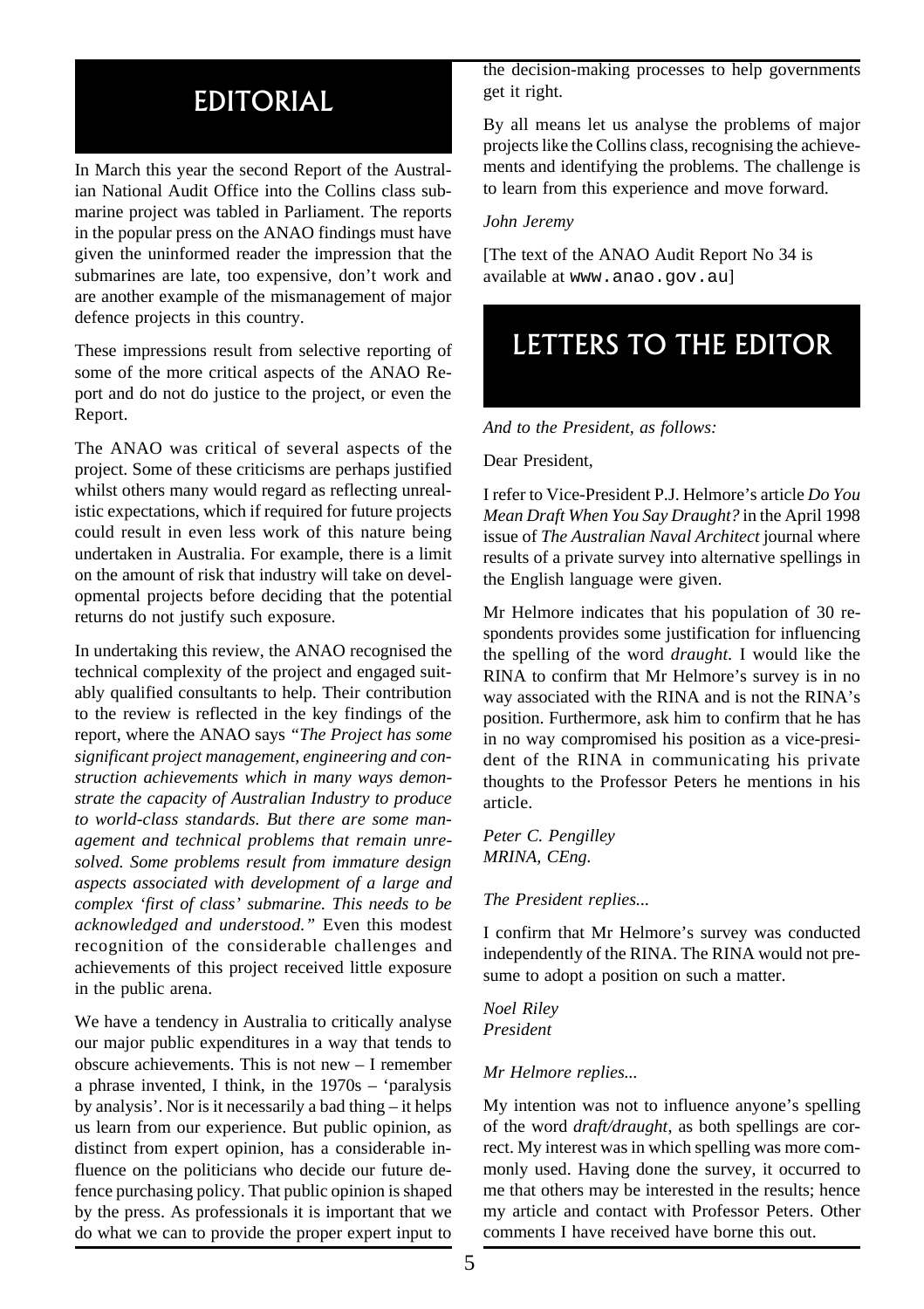The results given to Professor Peters were not private thoughts, but the results of an independently-conducted survey of professionals in the industry. I confirm that I have not compromised my position on the RINA Council.

I have pointed out that my survey had limitations. However, a small survey is better than none. Professor Peters is well aware of the lexicographer's problem of how to weight the usage of professional against that of the community at large. My results give her helpful data on what professionals in this industry use; none on what the community at large uses, and so the article is being reprinted in the June/July issue of *Australian Style* to allow for wider discussion. I am sure that she would be delighted to receive the results of an extensive survey!

*Phil Helmore*

Dear Sir,

#### **I Mean Draught When You Hear Draft**

Your survey of naval architects was interesting, but disturbing in its findings. There are two perfectly good words, "draught" and "draft" which, according to most dictionaries, have two quite separate meanings: the depth of water to float a ship is clearly spelt "DRAUGHT".

I accept that language is changing and influenced by its users, but this is no excuse for ignorance and laziness. If several Australian-educated naval architects feel that the spelling "draught" is archaic, then I suggest that their customers look carefully at their work. Do these same people cut corners on their work?; are they lazy in their approach?; are they ignorant?

And where does it stop? Already you hear the word "dra" in use (as in "wazza dra", when there is an enquiry about the draught). Does this mean that soon the spelling will be changed to "dra" as well?

Our language is full of beautiful and descriptive words, many of which are dying out at a rate probably exceeding that of our endangered animal species. We have a modern-day consciousness about nurturing these animals, and the same needs to be thought about for our language, otherwise life will become BLAND, BLAND, BLAND, and all because of our naval architects! We must use the words that we have, and enjoy them, otherwise life will become a floccinaucinihilipilification (Chambers Twentieth Century Dictionary refers).

I have no doubt that this topic will prove to be the most contentious and the most-discussed one since the arguments about short-and-fat or long-and-thin,

so I congratulate the author on raising it. However I note with concern that your correspondent has shortened his name to "Phil" from the name that he was given at birth, so presumably he doesn't mind shortening anything important.

Ooops, what is this word "doesn't"? I mean "does not".

#### *Neville A. Armstrong*

#### *Mr Helmore replies...*

I enjoyed your viewpoint. However, we must be looking at different selections of dictionaries; in the ones I looked at, there are many meanings for both spellings and both spellings are accepted for the depth of water needed to float a ship. You may choose to rely on a foreign dictionary within two-and-a-half years of its use-by date, but you are swimming against the Australian tide.

Shortening of a birth name is a red herring as far as correct usage of Australian English is concerned, but seems to me to be a lesser transgression than using a contraction of your *secondary* birth name. Similar to using a secondary spelling for draft, eh Tony?

*Phil Helmore*

# ACKNOWLEDGEMENTS

The response to the first four editions of The Australian Naval Architect (so ably produced by David Lugg and his colleagues in Western Australia) has clearly demonstrated the need for a journal such as this for the members of the Australian Division of the RINA. This edition is the first to be produced in New South Wales, and it will hopefully be the first of many.

The ANA exists for the benefit of RINA members, to provide information about the activity of the RINA in Australia, interesting information and technical papers on maritime matters, and to help foster a sense of community amongst the members. It cannot survive without the support of those members who provide material and submit papers for publication. Material that is published is credited to the contributor and their support is gratefully acknowledged. The support of companies who have willingly supplied photographs and other material is also gratefully acknowledged.

The ANA is keen to publish papers prepared by members or presented at Section meetings. However, papers that are submitted will have to survive the scrutiny of the Editorial Committee (John Jeremy and Phil Helmore).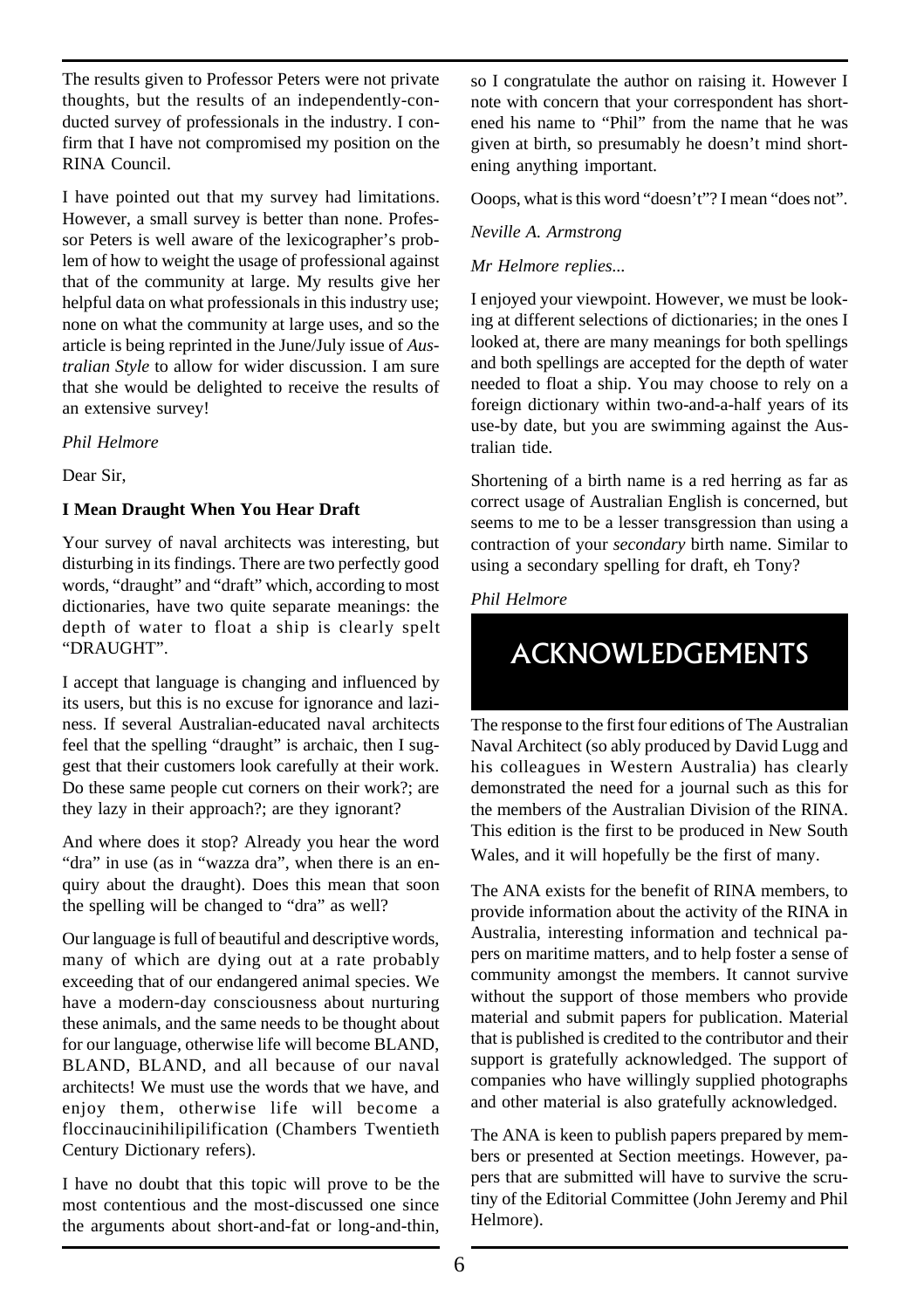# NEWS FROM THE **SECTIONS**

### **Canberra**

The year started for the Canberra Section of RINA with its annual general meeting on 23 February. At the meeting, means of sustaining the activities of this small section were discussed amongst other matters.

Following the AGM, Ian Laverock has taken over the reins as Chairman from John Colquhoun while Martin Grimm has taken on the task of Secretary previously performed by Dudley Simpson. Dave Magill and Nick Whyatt continue to serve as Deputy Chairman and Treasurer respectively. Other committee members are John Colquhoun who is also the section representative on the Australian Council, RADM Bill Rourke (Ret) who also provides a link with MARENSA, Bert Thomson and Tom le Grice.

The first technical meeting of the year with a naval architecture theme on 25 March was in fact organised by the Institution of Engineers, Australia as Martin Williams of ADI presented a paper dealing with design and construction aspects of the Huon Class minehunters currently under construction at ADI in Newcastle. The interest in this paper could be judged by the attendance level and number of questions Martin fielded following his presentation.

The section welcomed the RINA Secretary, Trevor Blakeley, to Canberra on the evening of 28 May at an informal dinner at the Ainslie Football Club. The Secretary noted some of the new initiatives and changes that were being implemented by RINA HQ and shared his views on how RINA could best serve its members outside the UK. Section members provided Mr Blakeley their insights of the naval architecture community and activities in Australia, highlighting the importance of the Division to sustaining local activities, particularly noting the small and fragile nature of some sections of the Australian Division. Bill Rourke had arranged for Mr Blakeley to meet with John Webster, Chief Executive of IEAust and Ian Laverock at the National Press Club earlier in the day, which provided a good opportunity to discuss the possibility of closer links between IEAust and RINA. On 17-18 June a symposium was organised by Ian Laverock for Defence naval architects at HMAS *Creswell*. Papers presented over the two days following an opening address by DGNMR, CDRE Peter Hatcher, included 'The Informed Customer in the RAN' by Gordon MacDonald; 'NBC Defence Capability in the RAN' by Darren Toohey; An Overview of MISD by Messrs Cox, Wilhelm and Swain; 'NMR Computer Aided Modeling Capability' by Messrs King, Simper, Gerwien and Paine; 'Design & Production of Anzac Class Frigates for the RAN & RNZN: Progress Towards International Competitiveness' by John Lord; 'Magazine Design' by LCDR Rob Woodcock; 'RAN Ship Structural Integrity Capability' by Bernie Phelps of DSTO, 'Hull Survey and Repair Standards for GRP Monocoque Hulls' by John Colquhoun; 'FE Modeling of a Submarine Hydraulic Coupling' by Daniel Curtis and 'A Career Guide for Defence Naval Architects' by Mark Gairey.

While the committee has had no shortage of ideas for presentations at future technical meetings of the section, presenters are now the only missing ingredients!

Roger Duffield, graduate naval architect from AMC employed by the DoD will present some of the results of his thesis work on the squat behaviour of ships travelling in shallow water over an undulating seabed on 8 July. In August, Martin Grimm will give a run-down on seakeeping analysis and thoughts on refining the methodologies currently in use. Any visitors from interstate who are willing to present a topical maritime related paper to the section would be most welcome and should contact the section secretary to make the necessary arrangements.

#### *Martin Grimm*

### **Sydney**

The RINA has recently held three combined meetings with the Institute of Marine Engineers in Sydney:

On 22 April Martijn van Wijngaarden, a marine consultant, gave a presentation on *Marine Pipeline Installation and Floating Equipment Development*. Offshore oil and gas pipelines are welded together on board a specialist pipe-laying vessel, and lowered to the sea-bed under tension in an S-curve, partly supported by a stinger at the vessel's stem. Dynamic positioning is used to control the vessel's position via a segregated diesel-electric power plant and computer control of the thrusters. Pipelines have recently been installed in water depths over 1000 metres. The world's largest pipe-laying vessel, a conversion from a bulk-carrier, has recently been commissioned in the UK.

On 27 May Frank Leclerq, AMSA's Survey Manager NSW, gave a presentation on *Port State Control.* He described the development of port state control in Australia by AMSA. Australia is internationally recognised as one of the leaders in the performance of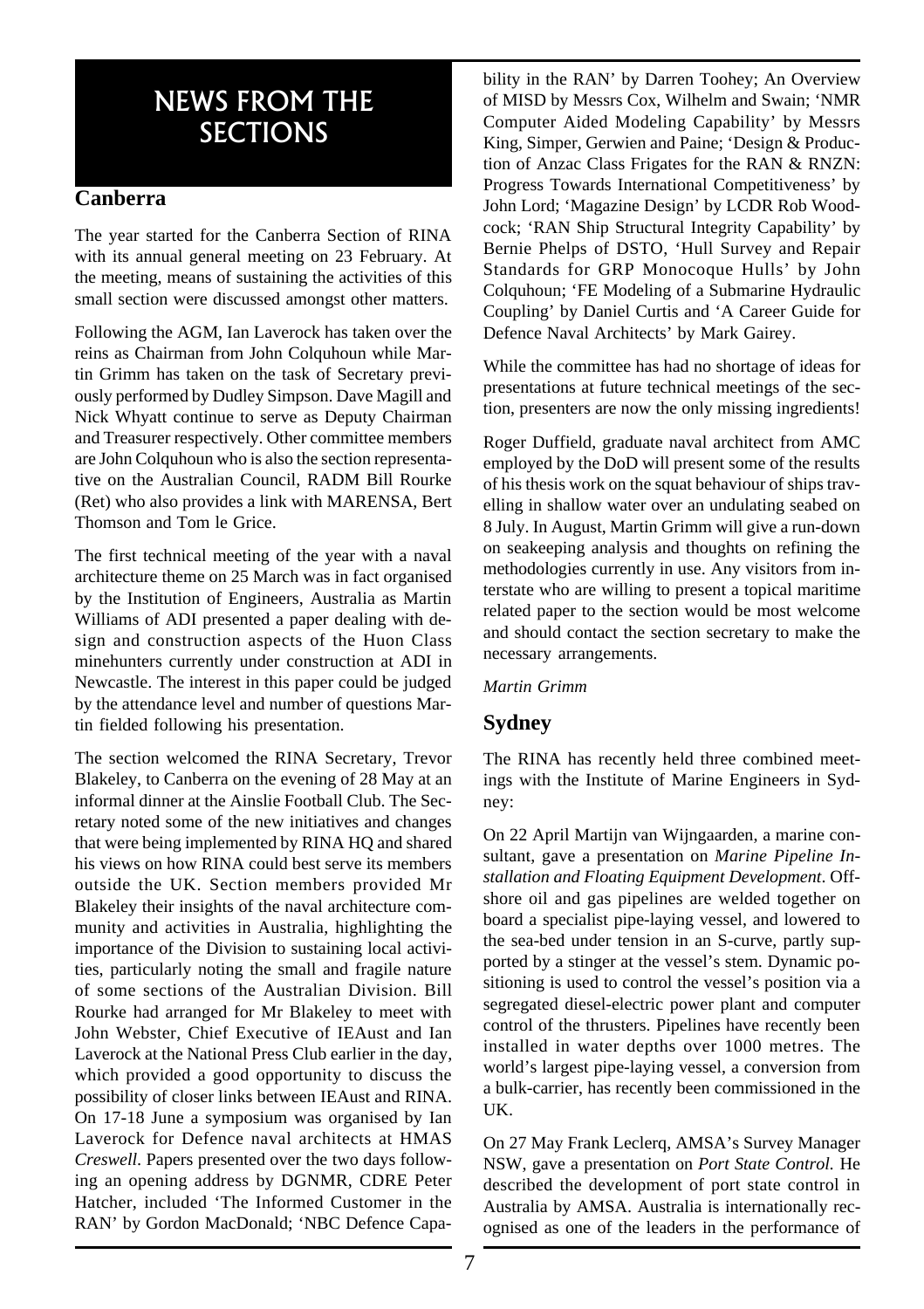port state control. The *Ships of Shame* inquiry highlighted some of the problems which existed, and he described what AMSA has done since that inquiry in the areas of Asia-Pacific regional co-operation, IMO developments, bulk carrier safety, and crew competence. AMSA's 1997 Port State Control Report is available from (02) 6279 5050 or e-mail melissa.tarlinton@amsa.gov.au. Information about vessels detained by AMSA is available directly on AMSA's web-site at www.amsa.gov.au/sp/ shipdet/sdetlink.htm.

On 24 June Lawry Doctors gave a presentation on *Current Research in Ship Hydrodynamics.* He focussed on three principal aspects: the accurate prediction of resistance, the prediction and minimisation of ship motions, and the prediction and minimisation of the wave wake for river ferries. The presentation was well illustrated by slides showing the various types of craft, the approximations which have to be made to make the problems tractable, and the results. And there was only *one* double integral!

#### *Phil Helmore*

### **Victoria**

On 16 June Mr. Bob Herd addressed a joint IMarE/ RINA meeting in Melbourne on "Forensic Naval Architecture". Mr Herd's address was based on his experiences and observations of five Australian maritime disasters over the period from 1966 to 1974. Over 30 lives were lost in the incidents.

The disasters discussed by Mr. Herd included the bucket dredge *W D Atlas* which capsized and sank in 1966 in heavy weather off the NSW South Coast during a voyage from Whyalla to Sydney, en route to New Zealand; the oil rig supply vessel *Sedco Helen* that sank in Bonaparte Gulf in 1970 while attempting to retrieve a submerged mooring buoy, and the small (1481 GRT) roll-on roll-off vessel *Straitsman* that partially capsized and bottomed in the River Yarra due to water entry through the stern door.

Mr. Herd also discussed the loss of the freighters *Noongah* (in 1969) and *Blyth Star* (in 1973).

These incidents resulted in a number of changes to maritime safety legislation in Australia. These included requirements for watertight doors to be operable from both sides of the watertight bulkhead, and from the deck above, and for stern, side-shell and bow doors to have visible and audible warnings on the bridge to warn bridge personnel that they are open. Further lessons suggested from these incidents by Mr. Herd were that details should not be overlooked in maintaining the safety of vessels, and that strange

occurrences, such as an inexplicable self-correcting list, should be investigated and explained satisfactorily.

On 19 May Mr. John Robertson and Mr. Rob Dunbar, of Australian Marine Technologies (AMT), addressed a joint IMarE/RINA meeting in Melbourne on the ANZAC Warfighting Improvement Program (WIP). AMT (then Blohm + Voss Australia Pty Limited) was the original designer of the ANZAC class frigate which is a development of the MEKO 200 design.

The ANZAC WIP was instituted by the RAN to address changes in weapons technology and its application at sea since the original ANZAC specification was drafted in the early 1980s. It includes improved detection, evaluation and assignment capabilities and improved weapons.

At present the WIP is mainly a concept and definition study. While it is aimed primarily at Combat Systems improvement it includes supporting improvements in platform systems, integrated logistics support and shore facilities. AMT's contribution to the WIP studies, together with CelsiusTech Australia and CSC Australia, has been primarily in the Platform Systems area. Support with studies of Combat Systems facilities and Integrated Logistics Support was provided by Scientific Management Associates.

All the combat system alternatives under consideration involve significant changes to antennae and equipment arrangements, and therefore to the ship's appearance. They also have a significant effect, to varying degrees, on displacement. The ship's centre of gravity is also affected by the required relocation of existing equipment and facilities. AMT has incorporated on-board configuration changes within its study to provide compensation for these adverse effects.

In most cases an increase in electrical generating capacity is also required, and one alternative includes an additional generating set. These increases in generating capacity are exacerbated by parallel increases in chilled water capacity to dissipate the increased heat from the combat systems equipment. Feasible solutions to these issues are proposed by AMT in its study.

The ANZAC WIP, when implemented together with other changes already planned or approved, will represent a significant increase in the capabilities of the RAN's ANZAC frigates. AMT would appear to be well placed to develop its design solutions in further stages of this programme.

#### *Bryan Chapman*

*[An article on the ANZAC WIP is planned for a future edition of the ANA – Ed.]*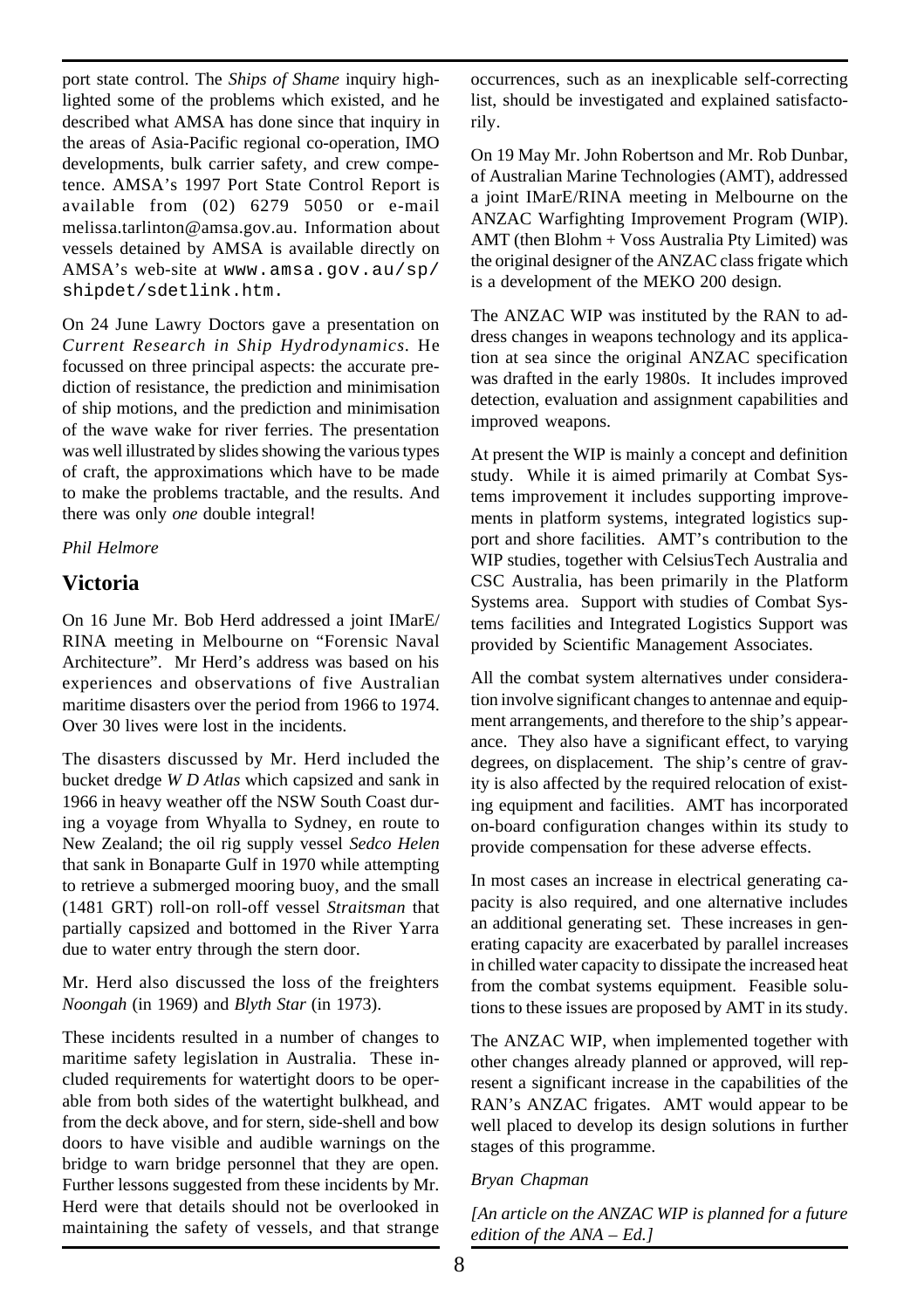### **Western Australia**

The May section meeting visit proved to be one of our most popular with over 30 people probing the submarine HMAS *Collins* from torpedo tube to stern gland. About half that number attended the following month to hear maritime archaeologist Tom Vosmer, a research associate at the Western Australian Maritime Museum, talk about his fieldwork study "Seacraft of the Arabian Gulf". Tom spoke enthusiastically about hand-sewn boats and his journey along the Arabian coastline as he displayed magnificent slides of his trips to the Sultanate of Oman.

Andrew Mason of Formation Design Systems is the July guest speaker. His presentation will not be about the company's successful hull design software but another passion, the restoration of his yacht, one of the oldest in Australia.

#### *David Lugg*

#### **Also from the West**

The inaugural Sikaflex WA Shipbuilders Swan River Quadrathalon was held on Sunday June 28. Eight teams competed in the run, cycle, swim and sailing event followed by a sausage sizzle and refreshments under the sponsors' marquee. The success of the event ensures it will be repeated next year.

Oceanfast snatched victory from the jaws of defeat as the dominant team Austal Foundation 36 yacht floundered on a sandbank within sight of the finish line.

Thanks go to Geoff Leggat for organising the event and the sponsors, Sikaflex, Beurteaux, Ayres and Camerons for their support.

*David Lugg*



#### **21st Century Marine Engineers**

A one-day seminar *Fifty Years on and Meeting the Twenty-first Century* will be held by The Institute of Marine Engineers to mark the half-century of the operation of their first overseas branch, in Australia. The seminar will be held on 18 November 1998 at UNSW. The programme includes papers by the following authors: Keith Murray (IMarE), John Jeremy (RINA), Alan Taylor (BHP Transport), Martin Renilson (AMECRC), Michael Johnson (ABS), Phil Hercus (Incat Designs), Aji Pal and Stan Earl (AMC), Craig Hughes (DNV), Ian Williams (AMSA) and Bob

#### Wackett (MAN).

The seminar will culminate with the combined IMarE and RINA annual dinner at the Roundhouse in the evening. Please mark this date in your diary now. Further information may be obtained from Laurie Prandolini (02) 9878 1914 (e-mail sbimare@msn.com)

### **Melbourne**

Joint IMarE/RINA meetings are held in Melbourne on the third Tuesday of every month except December and January, generally at the IEAust Building at 21 Bedford St, North Melbourne. For more information contact Howard Mumford (03) 9623 1263 or Bryan Chapman (03) 9857 9011.

On 21 July 1998 Mr. Mike Curran of Lloyds' Register will speak on implementation of the Integrated Ships Management (ISM) Code. This Code became mandatory on 1 July 1998. A further meeting is planned for 18 August 1998.

#### **Sydney**

On 23 September 1998 there will be a joint meeting of the RINA Sydney Section and the Sydney Branch of the Institute of Marine Engineers at the MSB Centre, 207 Kent Street Sydney, starting at 6 p.m. A speaker from Lloyd's Register will speak on IAC requirements for evaluation of Bulk Carrier bulkheads and double bottom structures. For further information contact Alan Mitchell on (02) 9819 7775.

#### **Sea Australia 2000**

This major conference will be held in Sydney between 20 and 22 March 2000. Organised by the RINA, ImarE, IEAust and AMECRC, the Sea Australia Congress will cover a wide range of topics relevant to the new millennium, including innovations in marine design, novel proposals for propulsion, trends in port handling facilities, developments in offshore industries, safety regulation and the marine environment. Interest in submitting papers or in receiving further information can be registered by contacting the Sea Australia 2000 Congress, c/o ICMS Ltd., telephone (02) 9976 3245, fax (02) 9976 3774 or email seaaust@icms.com.au.

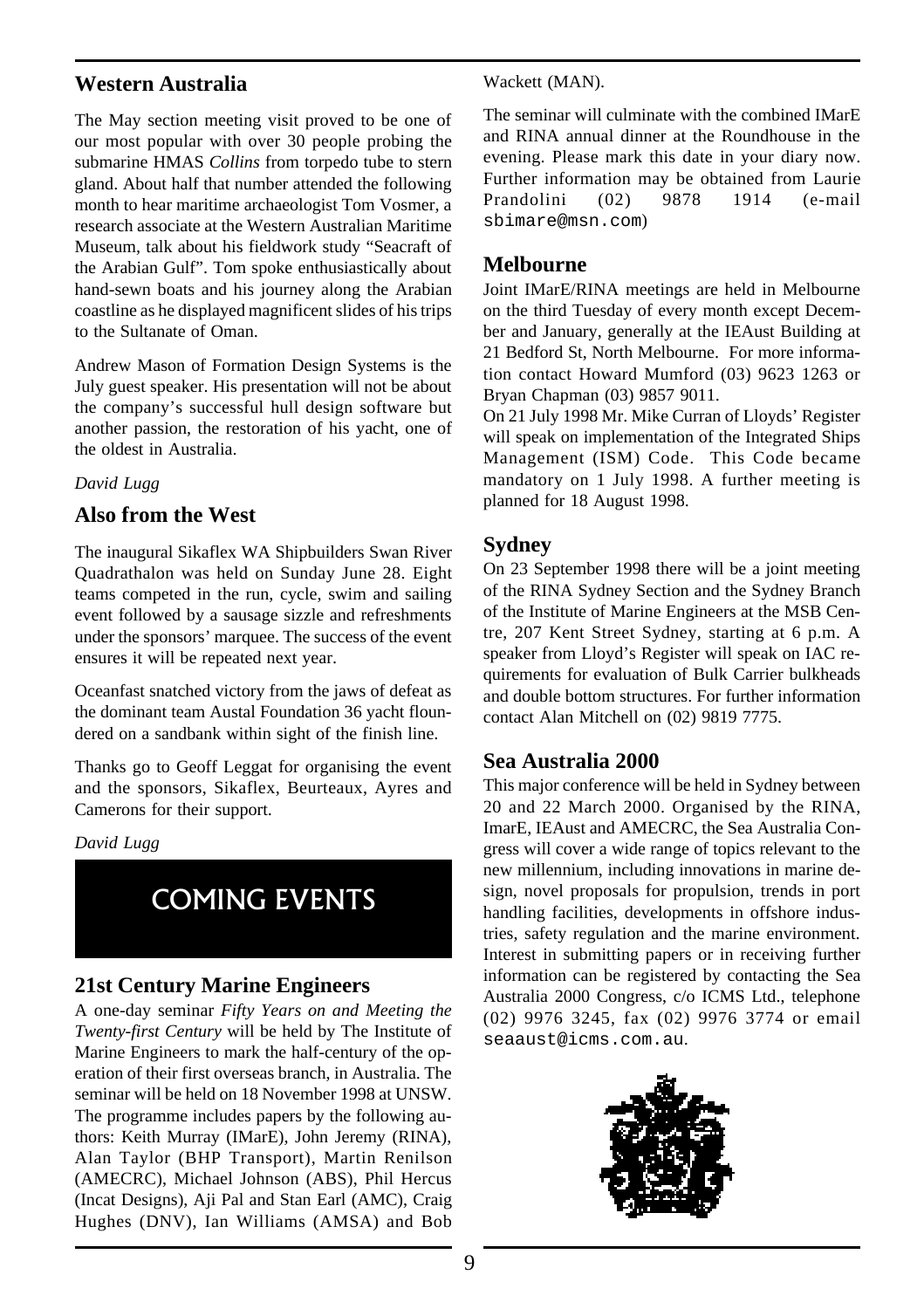# GENERAL NEWS

# THUNDER FROM **DOWNUNDER**

In June this year a dock ship was crossing the Indian Ocean delivering to the Mediterranean one of the most advanced motor yachts yet built. Launched by Oceanfast Marine Pty Limited in Western Australia on 22 February, *THUNDER A* was designed by Phil Curran and Jon Bannenberg and built to the full requirements of the new MSA Code of Practice for Safety of Large Commercial Sailing and Motor Vessels.

*THUNDER A* is of all composite FRP construction (designed by SP Technologies) and took two years to build. Accommodation is provided for ten passengers (owner and guests) and eight crew. The 49.8 metre yacht is powered by two MTU 16V396TE94 diesels of 2,000 kW each, with one Allied Signal TF40 gas turbine for high-speed boost. The engines drive three KaMeWa water jets.

The designed speed of *THUNDER A* is 40 knots at light load, 35 knots at full load and 22-25 knots on diesel power alone. She achieved 41.2 knots on trials.

Oceanfast are developing an 80 metre, 40 knot monohull as an extension of their high-speed ferry technology to pave the way for even larger and faster private yachts.

Oceanfast have also recently received an order from Howard Smith Towage for a tug for service in Melbourne. The \$8.3 million tug will be built at Oceanfast's Commercial Division.

The new 33 metre tug will be a stern-driven omnidirectional vessel with a bollard pull of 60 tonnes.

This order brings the total number of tugs on order from Oceanfast to seven, worth over \$50 million.

An interesting conversion by Oceanfast was completed on May 16 with the departure of the ex-Netherlands government pilot vessel *Altair*. The conversion to a luxury motor yacht included the replacement of the superstructure and the construction of accommodation for the owner and his guests and a crew of 20.

THUNDER A on sea trials (Photo courtesy Oceanfast)

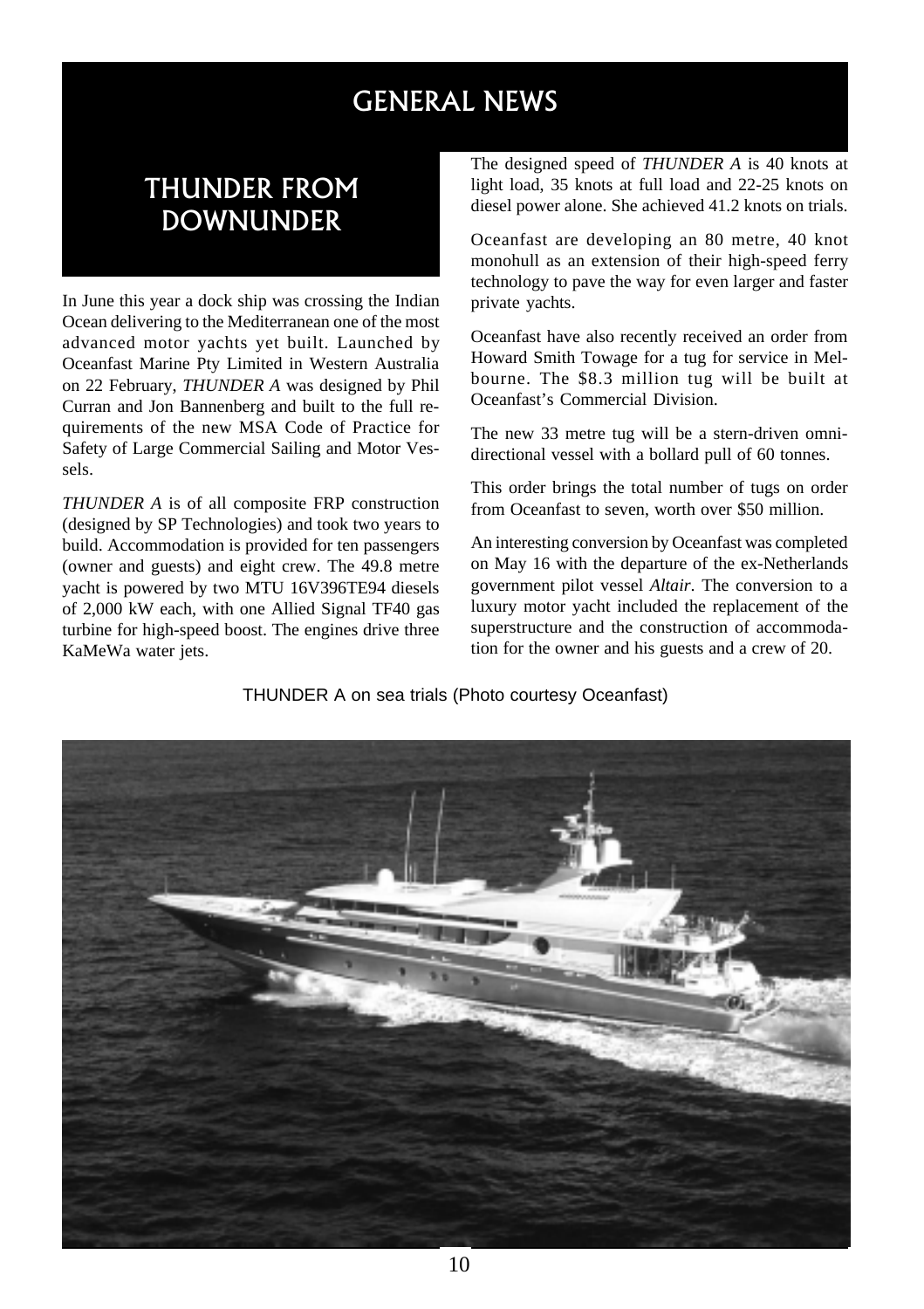# ANZAC SHIP PROGRESS

Tenix Defence Systems achieved further milestones in the ANZAC ship project during May with the sea trials of third ship of the class, *Arunta,* and the launching of the fifth ship, *Warramunga*.

*Warramunga* was named and launched by Mrs Joy Willis, widow of Rear Admiral Alan Willis OBE RAN, the last commanding officer of the Tribal class destroyer HMAS *Warramunga.* Built by Cockatoo Dockyard in 1942, *Warramunga* served with distinction during the Second World War and the Korean War and was paid off in 1959. The new ship also honours the Warumungu aboriginal people from the Tennant Creek area of the Northern Territory.

Tenix Defence Systems is now well advanced with the programme to build ten ships of this class, two for the Royal New Zealand Navy and eight for the Royal Australian Navy. HMAS *Anzac* is already in service with the RAN, and HMNZS *Te Kaha* is in service with the Royal New Zealand Navy. After completion of fitting out following sea trials, *Arunta* will be delivered to the RAN later this year. The fourth ship (for New Zealand) *Te Mana* will start sea trials at the end of 1998. Trials for *Warramunga* will be carried out at the end of 1999 with delivery to the RAN in 2000.

Modules for the remaining ships *Stuart*, *Parramatta*, *Ballarat*, *Toowoomba*, and *Perth* are also being built by Forgacs Shipbuilding in Newcastle (hull modules for *Stuart*) and by Tenix Shipbuilding at Whangarei in New Zealand.



Above: Arunta during Contractor's Sea Trials. Below: Warramunga after launching (Photos courtesy Tenix Defence Systems)

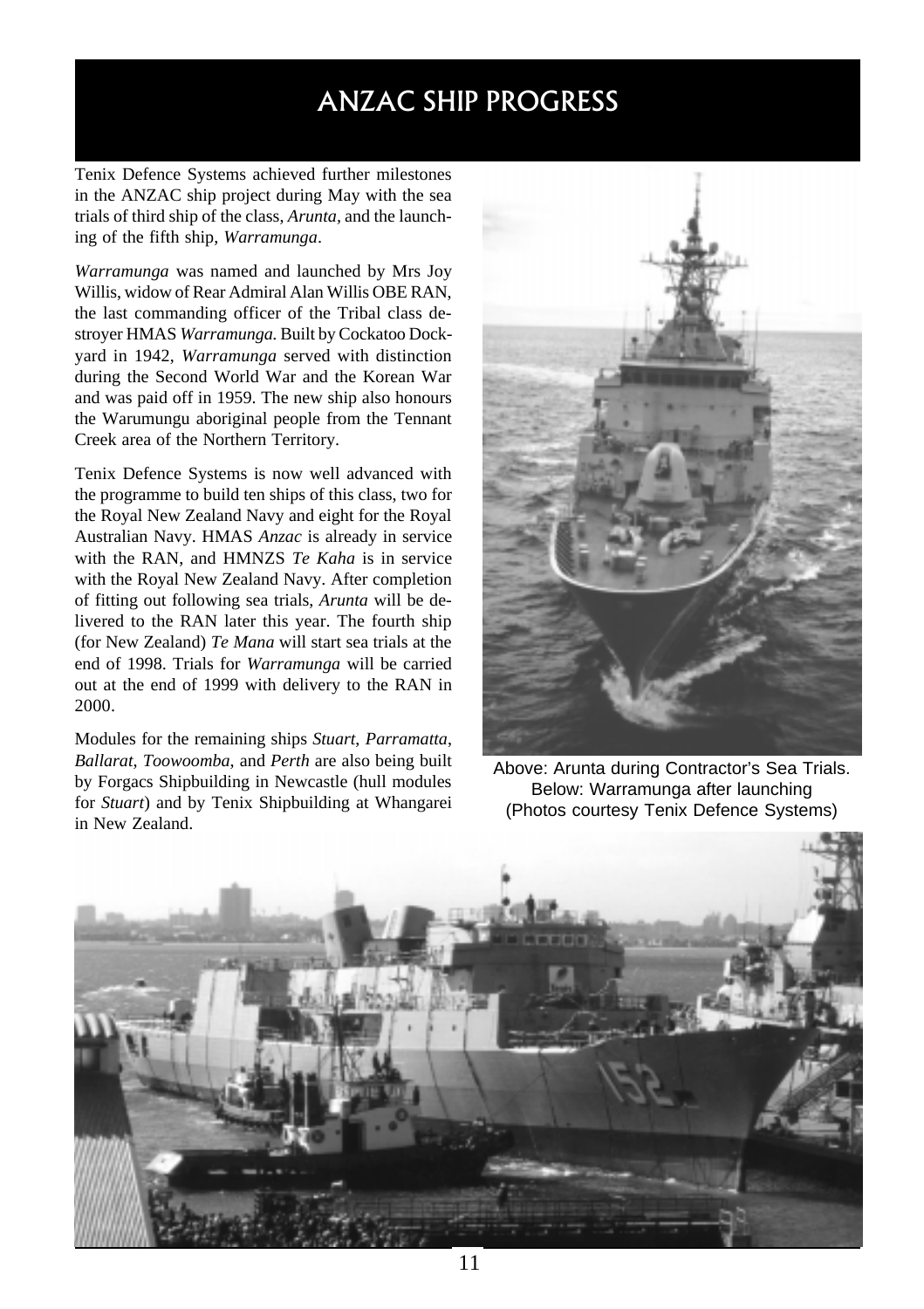# LAUNCHING OF MINEHUNTER HAWKESBURY

The second of the six Huon class minehunters being built by ADI Limited in Newcastle was named *Hawkesbury* and launched on 24 April 1998. The ship was named by Mrs Jenniffer Smyth, wife of Commodore Dacre Smyth, the last commanding officer of the previous HMAS *Hawkesbury*, a River class frigate built by Mort's Dock and Engineering Co. in 1943.

Work is now in hand on five of the six ships in the class. Sea trials for the first ship in the class, *Huon*, began on 25 June. The trials of *Hawkesbury* are scheduled for the first half of 1999. Early outfitting of the third ship, *Norman* is underway while outfitting of major compartments such as the engine room of the fourth minehunter, *Gascoyne,* is well advanced. The keel of the fifth ship, *Diamantina,* will be laid in August and work on components has already begun. Over 550 people including 100 contractors are now employed at ADI's Newcastle facility.

The Huon class is an improved version of the Italian Lerici class, of which 36 variants are in service or on order in five navies. The design has been extensively modified in Australia by ADI for the RAN with 3D computer modeling being used to validate layout, access and shock clearances.

The minehunters have a length of 52.5 metres, a beam of 9.9 metres and a draught of 3 metres. The full load displacement will be 720 tons. The ships are constructed in FRP with a single skin monocoque structure without longitudinal or transverse stiffening other than the transverse bulkheads, which are intentionally thin and are tapered to flex under shock loadings. All machinery is mounted on cradles suspended from bulkheads or deckheads, and fuel and water tanks are mounted between the watertight bulkheads, clear of the hull.



Hawkesbury ready for launching (Photo courtesy ADI Limited)

Accommodation is provided for 49 crew. The main propulsion is a single 1,460 kW Fincantieri diesel driving a controllable pitch propeller. The auxiliary propulsion system comprises three 124 kW Riva Calzoni retractable auxiliary propulsion units (one forward and two aft). The maximum speed on the main engine is 14 knots, and 6 knots on the APU's. The range is 2,400 miles at 10 knots with 5% fuel remaining.

# MORE LAND FOR SHIPBUILDING IN WA

For several decades in Australia it has been common for shipyards to be turned into development sites and parkland as the continued use of waterfront land around the country for industrial purposes has come under pressure from the community.

In a welcome move the Minister for Planning in the Western Australian Government, Graham Kierath, announced in April a proposed planning amendment which will allow for more land to be released at the Henderson Industrial Estate in Jervoise Bay.

Another 2.8 ha of land next to Austal Ships would be set aside for shipbuilding facilities. The amendment proposes to change the status of Lot 167 Cockburn Road from a parks and recreation zone to an industrial zone. The proposal was to be open for public comment until 11 July.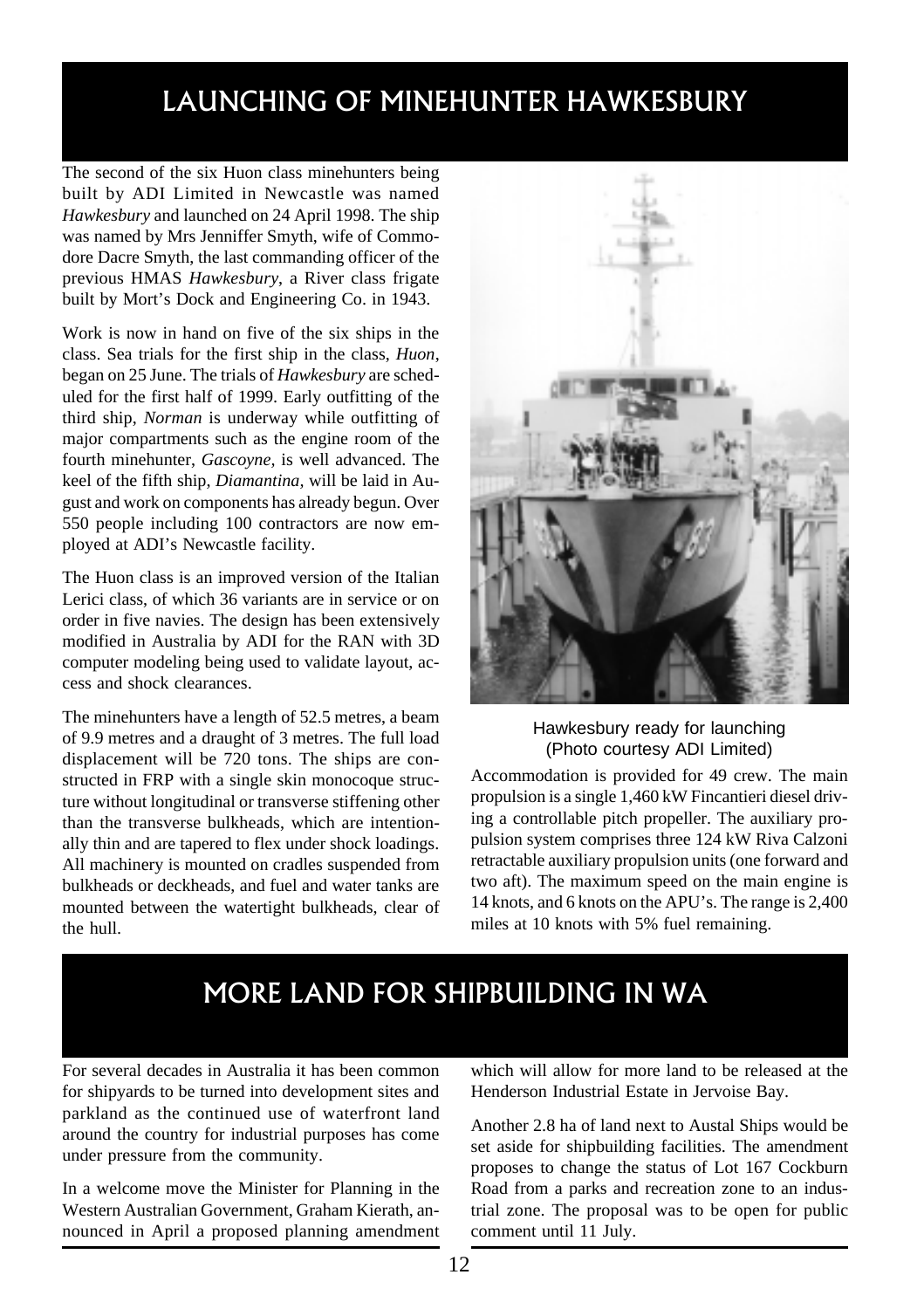# NEW CUSTOMS PATROL BOATS ORDERED FROM AUSTAL SHIPS

On 11 May the Minister for Customs and Consumer Affairs, Mr. Warren Truss, announced that Austal Ships Pty Limited in Western Australia had been awarded a \$58.4 million contract to build a new fleet of Patrol Boats for the Australian Customs service.

The eight aluminium patrol boats will be capable of operating around the coastline and throughout the 200 nautical mile Economic Exclusion Zone. The first of the boats, to be known as the Bay class, is due for delivery in March 1999. The remaining seven vessels will be delivered progressively with the last planned in February 2001.

Austal will also provide a comprehensive maintenance programme for the boats for a period of 3 ½ years in conjunction with Stirling Marine and Adsteam Marine. The Commonwealth has the option to extend the maintenance service to a ten-year period. In addition to maintenance, Austal will provide training to Customs personnel including the handling of the patrol boats and their tenders, and engine training courses.

Austal Ships has exported over 55 high-speed vessels, but this contract is the company's first for the Commonwealth. In May, Austal had orders in hand for 14 vessels worth over \$230 million. The Managing Director, John Rothwell said that the company would be seeking to recruit 200 more tradespeople over the next twelve months, increasing their workforce to around 1,000.

The Bay class patrol boats will have a length of 35 metres, a beam of 7.2 metres and a displacement of 112 tonnes. They will be powered by two MTU 16V2000 M70 diesels for a maximum speed of 20 knots. Accommodation will be provided for twelve in two-berth cabins, with 4 temporary berths and space for twelve passengers on the aft deck. They will be fitted with an ECDIS style integrated bridge and comprehensive communications. The radio fit will not only enable communications on civilian frequencies but also secure communications with Department of Defence ships and aircraft, Coastwatch aircraft and Customs shore installations.

As tenders the patrol boats will carry two 6 metre rigid hull boats with segmented non-inflatable collars fitted with two 90 horsepower Honda outboards. They will be fitted with satellite communications and have a range of 150 miles at 25 knots.

The patrol boats will be used by Customs to carry out day and night patrols in sea states up to and including sea state 5. They will be employed in Australian waters and the Exclusive Economic Zone up to 200 miles offshore north of latitude 45 degrees south.

The Bay class will be capable of towing other vessels up to 150 tonnes while maintaining the ability to launch and recover tenders.



The new Bay class patrol boats for Australian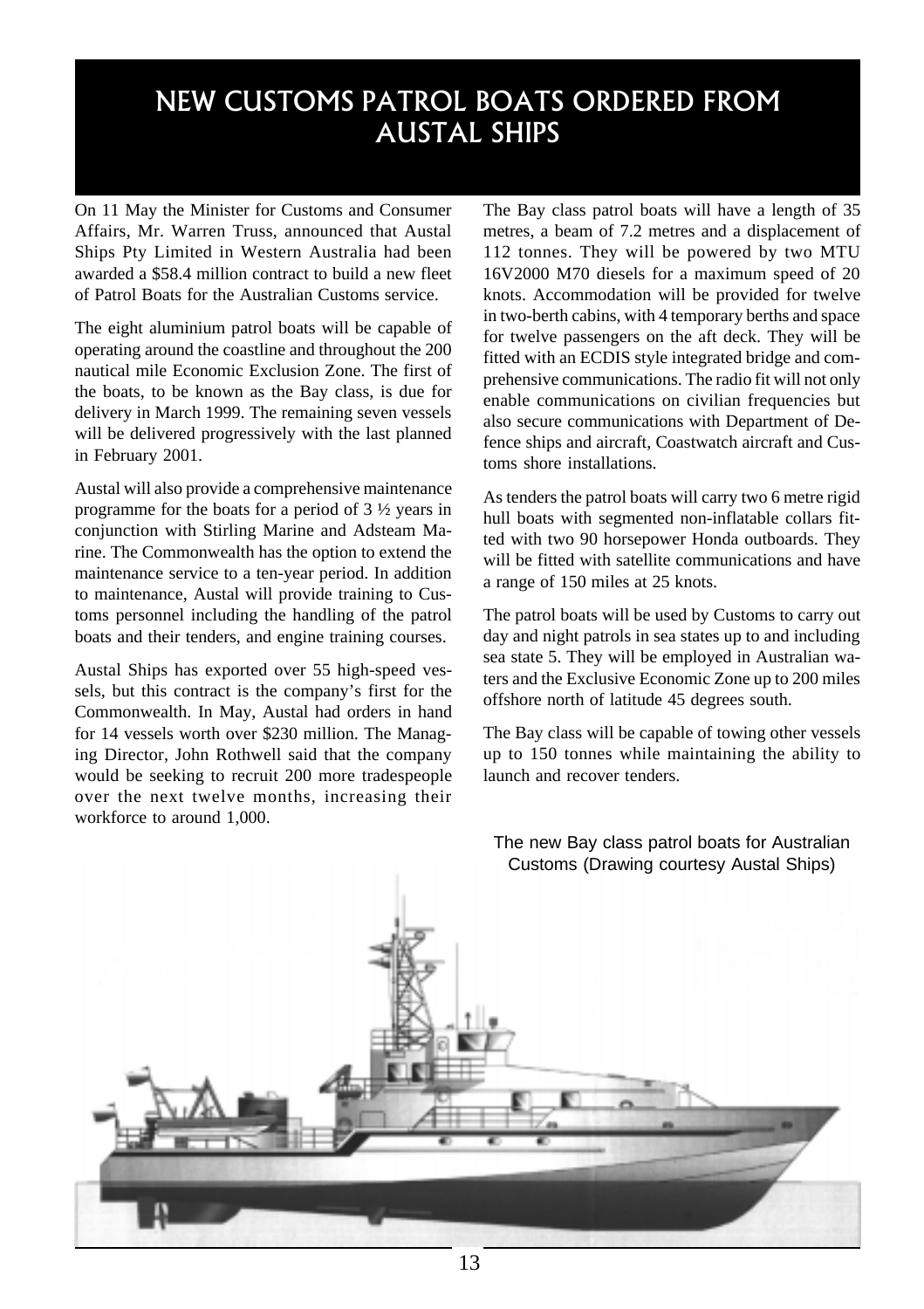### **A little history…**

Many older Australian naval architects will remember one of the most famous of the Australian Customs patrol boats, *Vigilant*. Designed and built at Cockatoo Dockyard in Sydney, this 102 feet long (30.9 metres) ship was the first vessel to be built in Australia in which aluminium was used as a structural material. The deckhouse was built in alloy 57S supplied by Aluminium Union Limited. *Vigilant* was completed just 60 years ago on 25 July 1938. The ship was based in Townsville until requisitioned by the RAN in 1940 and then served under the names *Vigilant*, *Sleuth*, and *Hawk*. Sold in 1946, she became *Vigilant* again in the service of the Nor'-west Whaling Company of Perth. The little ship operated as a whaler between July and September normally anchoring in the Canning River for the remainder of each year. Sold again in the 1960s, she returned to Sydney and began a conversion to a passenger ship for cruising, but the work was never finished and she was finally broken up in Sydney.

For many years naval architecture students in Sydney used the *Vigilant*'s lines for exercises and probably no other ship has had so many sets of hydrostatics and cross curves prepared.



Vigilant on trials in Sydney harbour in 1938. (Photo from J Jeremy collection)

# NEWS FROM NEW SOUTH WALES

#### **Under Construction**

A 21-metre aluminium high-speed monohull charter vessel is being built by Roger Muttima at Newcastle to a design by Tony Armstrong. The vesel is framed up and ready for plating.

The Waterways Authority have recently taken delivery of two 10-metre high-speed garbage collection vessels which were built by O'Brien Aluminium at Smithfield to a Waterways Authority in-house design. Each vessel has a one-tonne crane on the foredeck for recovery of refuse. As a matter of interest, O'Brien Aluminium also supply fabricated components to Incat Tasmania for their vessels.

A 16-metre aluminium catamaran for charter work is nearing completion at Yamba Welding to a design by Owen Cropp. This vessel is interesting because the constuction is frameless, using extruded aluminium planks, and is the largest of its type.

Bashford International are building an 11 metre yacht designed by Murray, Burns and Dovell for charter with Eastsail.

Seawind Catamarans are building 12.2 metre and 10.7 metre catamarans for NSW survey.

#### **Sydney Heritage Fleet**

The Sydney Heritage Fleet (formerly Sydney Maritime Museum) is proceeding apace with the restoration of *James Craig*. The vessel is back in the water and the masts are all up, with the exception of the mizzen topmast which is expected up by publication. Work is progressing on the standing rigging, the course yards and lower topsail yards are up on the foremast and mainmast, and it is expected that the other yards will be raised progressively over the next six months as the ballast is installed. The new engine beds are being installed, and the vessel will be docked for installation of the sterntubes and brackets in 1999. It is expected that the vessel will be sailing in 2000.

Restoration is about to commence on the elderly Sydney ferry *Kanangra* with a docking in July at Starkstroms (who have taken over the 500-tonne Goat Island Slipway) for ultrasonic testing of hull plates. *Kanangra* was built by Mort's Dock and Engineering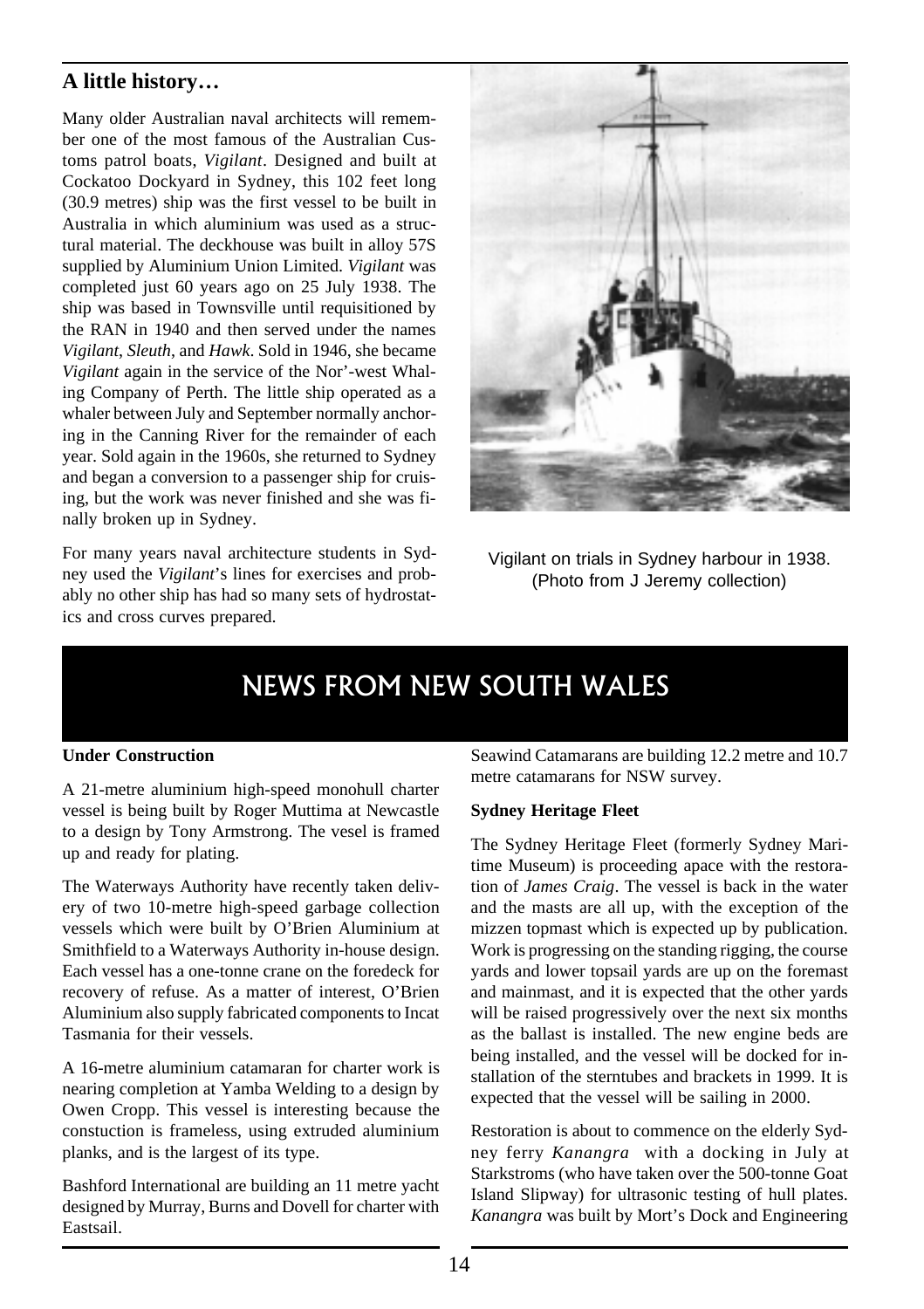Co. and was launched on 14 August 1912 for Sydney Ferries Ltd. She is 45.4 m (149 ft) between perpendiculars and was originally licensed to carry 1075 passengers. She had her triple-expansion steam engine replaced by a diesel in 1959, and lost one knot but saved forty percent of her running costs. She saw seventy-five years of service on Sydney harbour, the longest service of all the Sydney ferries. An undergraduate thesis project being undertaken by David Gosling at the University of NSW has concentrated on determining what modifications will be necessary for *Kanangra* to meet current stability and subdivision requirements to carry 250 passengers, in addition to producing a preliminary stability book and compiling details of her history.

*John Oxley* is now high and dry on the slave dock, and a major survey of hull plates and frames will commence shortly.

*Phil Helmore*

# NEWS FROM NORTH QUEENSLAND

Activity in the shipbuilding, boatbuilding and repair industries has been continuing at a hectic pace over recent months. However, there is a cloud over prospects in the immediate future as a number of significant projects have recently been completed, or are approaching completion.

NQEA is the major player in the north with their activities focussed on construction of the RAN hydrographic ships HMAS *Leeuwin* & HMAS *Melville*. These sophisticated vessels are being constructed under a contract worth \$162 million, generating employment for about 300 persons over three years. *Melville* was recently launched on 23 June to join *Leeuwin*, which is currently undergoing extensive sea trials.

The hydrographic ships are 72 metres in length and displace 2,550 tonnes. They will have a range of 8000 nautical miles with an operational survey speed of 12 knots, and have a complement of 47. They will be operational for 300 days per year and will gather and process hydrographic data covering 10,000 square miles of surveyed area off Australia's northern coastline each year.

The ships are fitted with state-of-the-art mechanical and electronic systems and will be worthy of a dedicated article in future issues.

NQEA have also recently launched two 30 metre low wash ferries, designed and constructed in house, and designated as the River Runner 150 class. The vessels are destined for French Polynesia where they will transport up to 115 passengers on an inter-island service at a service speed of 22 knots. They are powered by twin Caterpillar 3196 diesels rated at 315 kW.

Cairns Custom Craft are prolific builders of small aluminium craft, and have this month launched a 16 metre, 25-knot aluminium catamaran workboat for

export to Indonesia. They also have under construction a 17 metre alloy game fishing vessel of novel gull-wing hull form for export to Japan.

Subsee Australia have recently completed a custom designed 24 metre aluminium monohull dive boat with accommodation for 34 berthed passengers, which has set a new standard for dive boats in the Barrier Reef area. They are currently approaching completion of a new-generation 20-metre reef viewer with expansive acrylic windows for underwater viewing. Recent deliveries include a 20-metre reef viewer, which was constructed under Spanish survey and exported to Spain.

A number of game boats up to 15 metres in length are also under construction around Cairns.

A 35-metre steel landing barge was recently completed by a local operator for use in the Torres Strait area. Many operators have been busy with extensive modifications to their existing vessels, including jumboisations, crane installations, ramps, accommodation blocks etc. The most significant modification is a 4,000 tonne sand carrier currently under major conversion to a 105 TEU container carrier.

Cairns has also been adopted as a base by an Australian/Singaporean joint venture developing the first commercial WIG craft. Construction of the first 8 seat craft is currently underway in Germany with delivery scheduled for early 1999. It is intended that future vessels will be built in Cairns.

*Geoff Glanville*

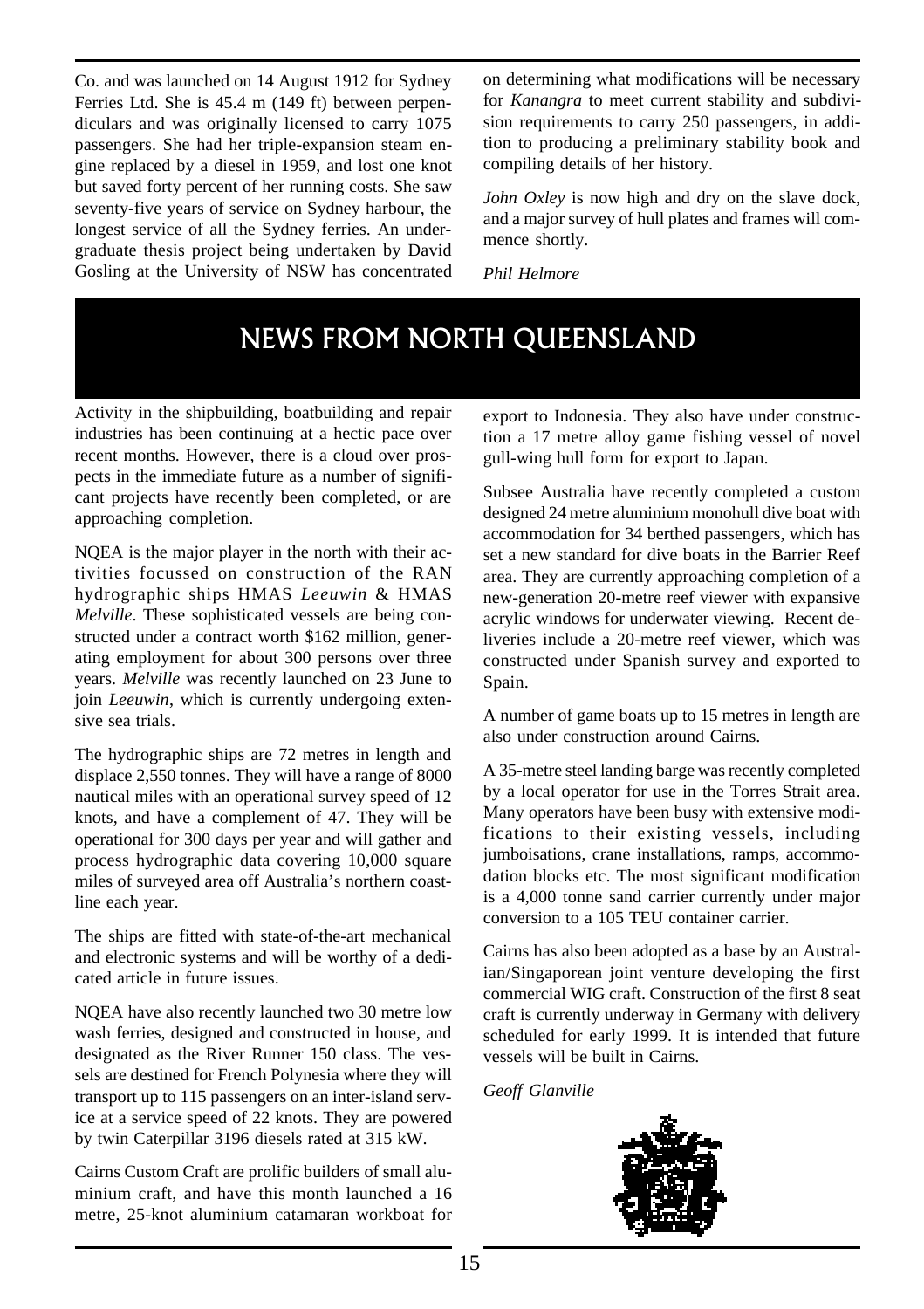# RECORD FOR INCAT SHIP

At the beginning of June the fast passenger ferry *Catalonia*, built by Incat in Tasmania, found a place in the record books. En route to Barcelona the 91 metre *Catalonia* won the Hales Trophy for the fastest average speed on a crossing of the Atlantic by a passenger vessel and became the first ship to sail more than 1,000 nautical miles in one day.

During the non-stop journey from New York to Tarifa, Spain, *Catalonia* (with 24 on board) covered an unofficial 2,972 miles at an average speed of 38.887 knots. *Hoverspeed Great Britain* established the previous transatlantic record of 36.65 knots in 1990. *Catalonia* also became the first commercial vessel to sail more than 1000 miles in a 24-hour period, covering 1015 miles at an average of 42.3 knots. The previous record of 924 miles was set by *Hoverspeed Great Britain* and prior to that, by SS *United States* which steamed 868 nautical miles in July 1952.

*Catalonia* will enter commercial service between Barcelona and Palma de Mallorca in mid June 1998. The 150 nautical mile journey is expected to take 3.5 hours.

The 91 metre wave piercing catamaran is the latest in a series of Incat high speed ferries and was built to the requirements of Det Norske Veritas High Speed Light Craft Rules (classed +1A1 HSLC R1 Car Ferry "A" EO) and the IMO High Speed Craft Code. The ship is designed to carry 877 passengers, 23 crew and 225 cars (or a combination of cars and up to four coaches). The passenger accommodation is of high standard with first class passengers accommodated on the lower deck and the tourist class on the upper deck.

*Catalonia* is built of 5383 – H116 marine grade aluminium alloy plate with 6082 T6 and 5383 alloys used for extruded aluminium sections. The aluminium superstructure is supported on vibration damping mounts.

The ship is propelled by four Caterpillar 3618 engines built at the Caterpillar Large Engine Centre in Spain. Each engine weighs 36.4 tonnes and develops 7,200 kW. Each engine drives a transom-mounted Lips LJ145D waterjet through a Renk ASL60 reduction gearbox. Four caterpillar alternators of 230 kW (two in each hull) provide AC supply at 415/240 V three phase through associated independent main switchboards.

To improve passenger comfort a Maritime Dynamics Inc. ride control system which consists of an active trim tab mounted on each transom to provide trim and motion damping. On arrival in Barcelona forward active ride control T foils were fitted.

*Catalonia* is fitted with marine evacuation systems by Liferaft Systems Australia and a light-weight fire protection system by Colbeck & Gunton. Electrotech Australia supplied the comprehensive navigation and communication outfit fitted in the ship.

### *Catalonia*

#### **Principal dimensions and capacities**

| Length overall                     | 91.30 m               |
|------------------------------------|-----------------------|
| Length waterline                   | 81.34 m               |
| Beam overall (ex fenders)          | $26.00 \text{ m}$     |
| Hull beam                          | $4.33 \; \mathrm{m}$  |
| Hull C/L to ship C/L               | $10.83 \; \mathrm{m}$ |
| Draught (USK)                      | 3.89 <sub>m</sub>     |
| Deadweight (service)               | 447 t                 |
| Deadweight (maximum)               | 547 t                 |
| Fuel capacity (approx.)            | 56 t                  |
| Long range fuel capacity (approx.) | $420$ t               |
| Fresh water capacity               | .5 t                  |
| Sullage capacity                   | 5 t                   |

#### **Significant Dates**

| Keel Laid | 12 May 1997   |
|-----------|---------------|
| Launched  | 25 April 1998 |
| Completed | 16 May 1998   |

#### **Trials Results and Performance**

| Maximum speed (Light)        | 47.86 knots   |
|------------------------------|---------------|
| Service speed (at 426 t dwt) | $43.03$ knots |
| Fuel consumption (100% mcr)  | $1,733$ L/hr. |
| Fuel consumption (90% mcr)   | $1,535$ L/hr. |

*Catalonia* is only one of five wave piercing catamarans delivered in the first seven months of 1998. The others were the 86 metre *Condor Vitesse* for Condor Ferries in the Channel Islands (delivered in May); the 91 metre *The Cat* (ex *Devil Cat*) for Bay Ferries in the Bay of Fundy (delivered in May); the 91 metre *Cat Link IV*, and *Cat Link V* for Scandlines Cat-Link, Kattegat (delivered in May and July).

Following the success of the *Devil Cat* service on Bass Strait last summer, Incat's first high-speed Ro-Pax, a 95 metre wave piercing catamaran with truck capacity, will be placed on the Bass Strait this summer. The ship will be operated by the TT-Line.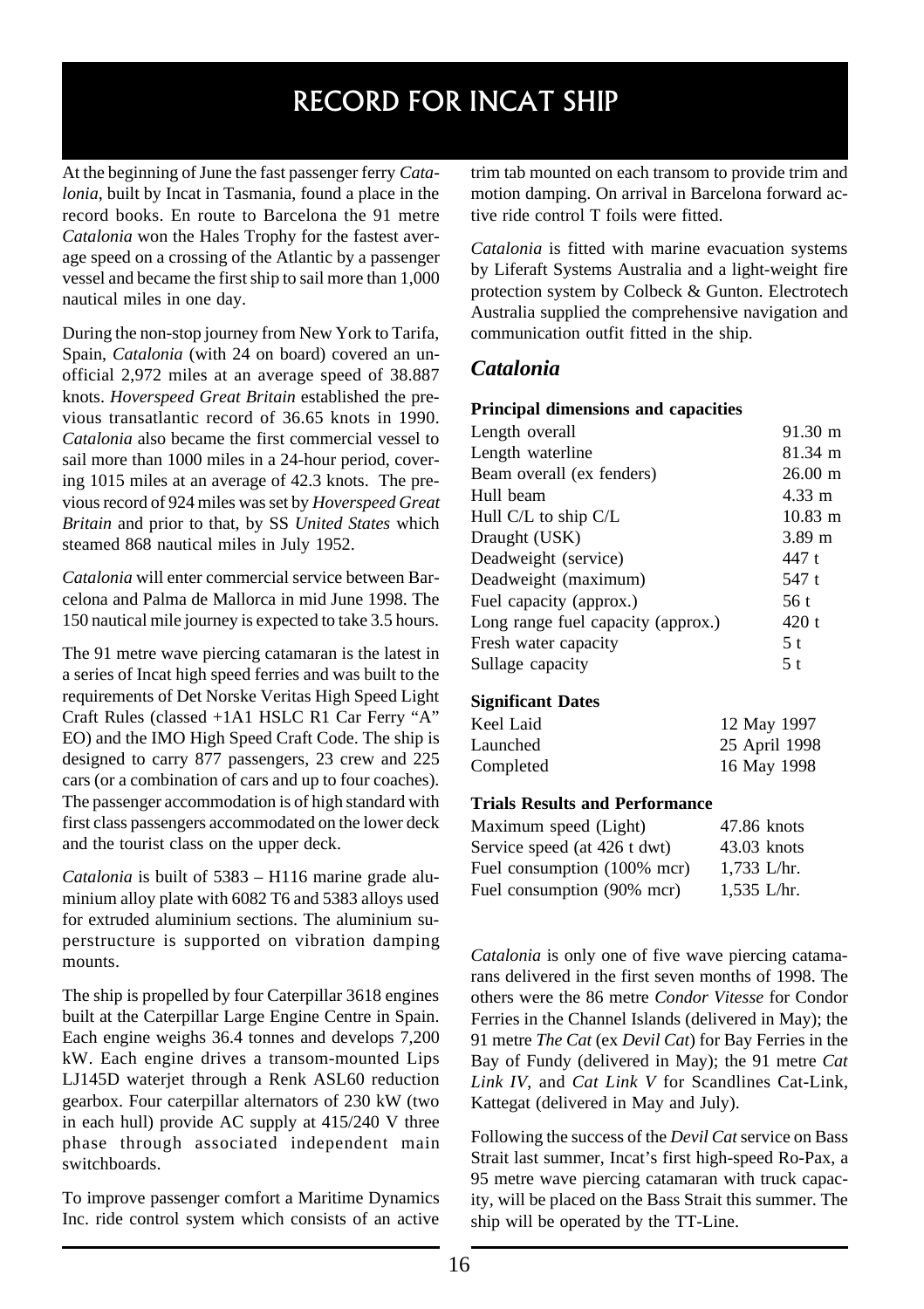

Above: The record breaking wave piercing catamaran Catalonia at speed. Below: The 91 metre Cat Link V on trials. (Photos courtesy Incat Australia)

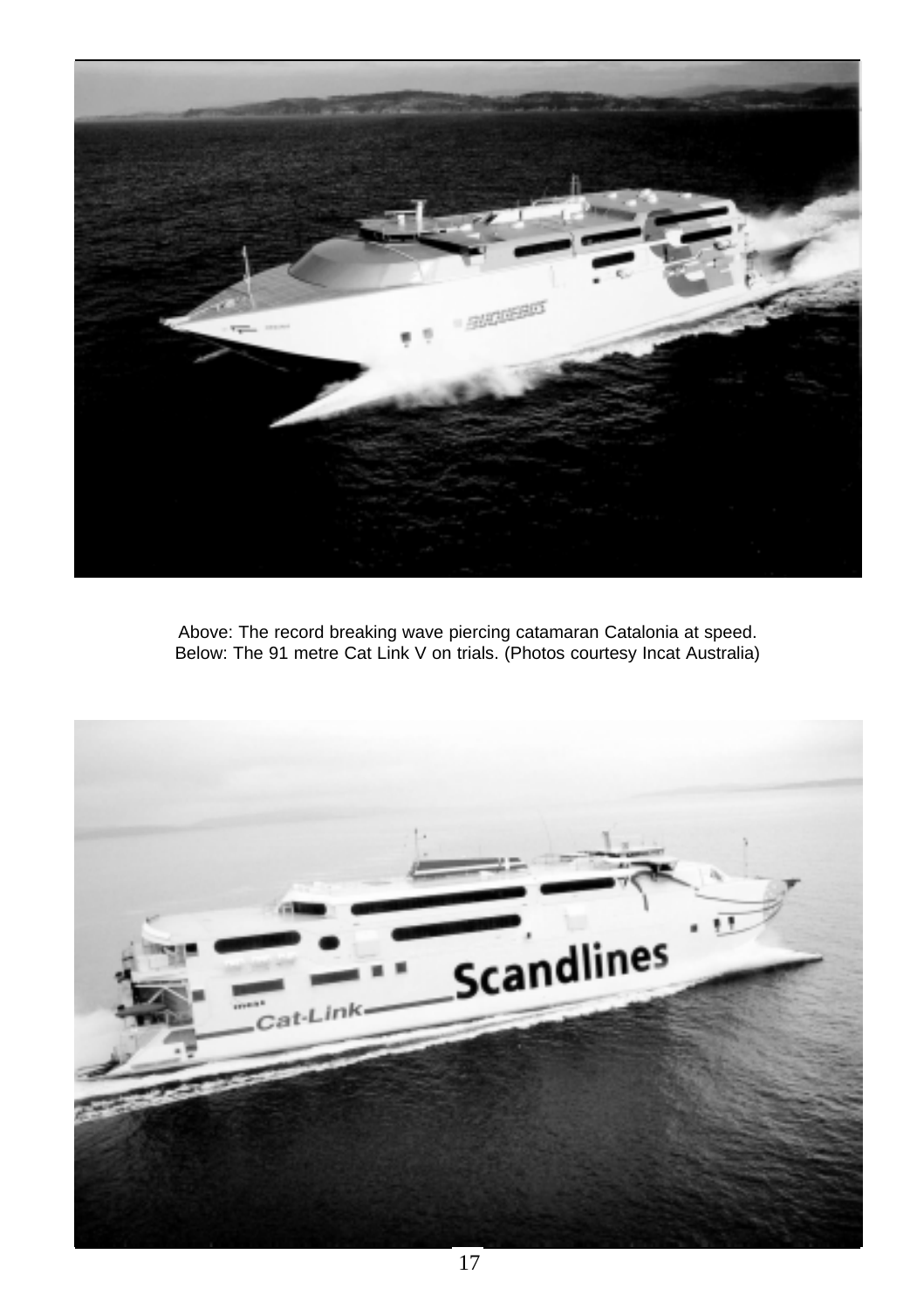# THE BLUE RIBAND AND THE HALES TROPHY

It is generally accepted that people have been attempting fast crossings of the Atlantic in ships since 1838, when *Sirius* became the first steam ship to cross. Her glory was short-lived, as *Great Western* arrived one day later in a faster time. However, it was a number of years before this intangible prize came to be known as the Blue Riband. The term was certainly in use by the 1850s.

Then, in 1935, Harold Hales, MP for Hanley in England, offered a trophy for the Blue Riband "to serve as a stimulus to the craft of speed and mechanical perfection". This trophy stands about 1.2 metres high and, around a globe, below a girdle containing four 15th century sailing ships and panels showing four previous steamship holders, a blue riband is supported by two winged figures. The Hales Trophy and the Blue Riband thus coalesced, and formalised the loose arrangements previously in place. The last holder under the original rules was the liner *United States* who won them on her maiden voyage in 1952. The Hales Trophy and the Blue Riband fell into disuse with the advent of jet aircraft.

New trustees for the Hales Trophy were appointed in

1985, and in 1989 they changed the eligibility criteria to include single passages by ships with a demonstrable maritime purpose other than the winning of any trophy or speed record. Purists, however, maintain that the Blue Riband was in existence before the advent of the Hales Trophy, and remains with its original intent in spite of the Hales Trophy and its altered eligibility requirements. The result was that *Hoverspeed Great Britain* won the Hales Trophy in 1990, and *Catalonia* won it in 1998, both vessels having been built by Incat Tasmania. Who holds the Blue Riband, *United States* or *Catalonia*, depends on your point of view, and there is scope for much animated discussion.

Pure speed-boats such as *Virgin Atlantic Challenger I* and *II*, *Gentry Eagle,* and *Destriero*, the current holder of the title "Fastest Atlantic Crossing", are not eligible for either the Hales Trophy or the Blue Riband.

The above information is largely summarised from articles in Lloyd's List Special Supplement, *Transatlantic Challenge 1990*, kindly provided by Tony Armstrong of the AMECRC.

*Phil Helmore*

# WORLD WATER SPEED RECORD

Many are aware that Ken Warby, the current holder of the world water speed record, is building a new boat to break his own record. The record was set in 1978 in his boat *Spirit of Australia* on Blowering Dam, NSW, and stands at 275.8 knots (511.1 km/h). Ken gave a presentation at the Australian National Maritime Museum in February last year about the design of his new boat (ANA March 1997).

Ken is building the new boat in the time he can spare from running a concrete company in Ohio, which is just about to expand by opening a branch in Florida. Despite the demands of business, his new boat is nearing completion; the hull is finished, the jet engine has been installed and the cockpit is now being upholstered. There are controls to fit, and the T-section tail to add, and a month or two to go to completion. The photographs show the boat at mid-June 1998.

There is no schedule yet for the record runs, as Blowering Dam is at a very low level and, even more importantly, there is no major sponsor. So if you know someone at boardroom level who would like some advertising without equal by having their corporate name displayed on the new world-record holder, then ask them to contact Ken. He may be reached via his web-site at w3.one.net/~warbyinc.



*Phil Helmore*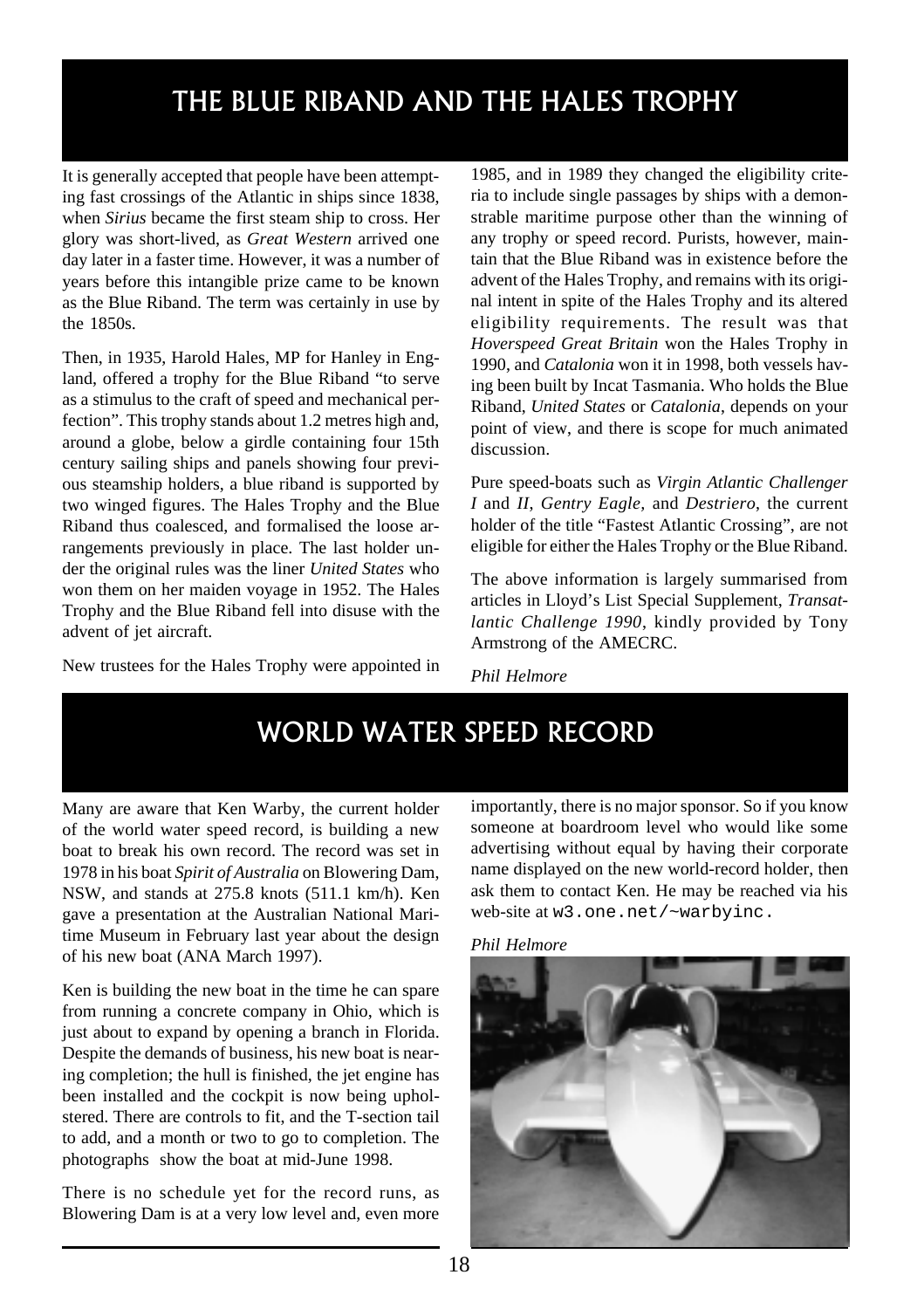

On the way to a water speed record attempt - progress on Ken Warby's new boat in June 1998. (Photos courtesy Ken Warby)

# CHANGES IN DEFENCE ORGANISATION

The Department of Defence has undergone a considerable re-organisation in recent months as a result of the Defence Reform Program (DRP). While this will not interest many of you, all the former Defence naval architects who still have warm memories of their time as a Naval Architect Grade 1 in Canberra may be interested in what has become of their beloved Branch and Section. This then is a potted summary of organisational changes over the last ten or so years, complete with acronyms:

Following the recommendations of the Naval Logistics Implementation Team (NLIT) in 1989, the Naval Design Branch headed by DGND was largely reformed as Naval Engineering Services under DGNES. At the same time the division to which the branch belonged, Naval Technical Services, became Naval Materiel Division. This Branch continued largely unchanged until 1996 when it became Naval Materiel Requirements Branch under DGNMR. As a result of the DRP, Naval Material Requirements Branch has transferred from the Naval Materiel Division (which now no longer exists as a single entity) to Support Command Australia.

At the section level, the Directorate of Naval Ship Design (DNSD) became the Directorate of Naval Architecture (DNA) following NLIT. At the same time, the functions of the Directorate of Forward Design - Ship Projects (DFD-SP) were largely absorbed by DNA. In 1996, as a result of an internal reorganisation within the branch, DNA became the Directorate of Engineering Concepts, Capabilities and Naval Architecture (DECCNA). At the same time, the staff of

DNA concerned with submarine naval architecture issues became part of the new Directorate of Submarine Engineering Services (DSES) which placed hull, mechanical and electrical engineering expertise for RAN submarines under a single section. A further more substantial reorganisation of the branch in 1997 saw many staff of the former DECCNA forming parts of two new sections while others fell more directly under the management of major projects. The existing new sections concerned with aspects of naval architecture of surface ships then are as follows:

The Directorate of Naval Platform Systems Engineering (DNPSE) headed by Chris Diener is concerned with the range of hull, mechanical and electrical aspects of naval ships and is responsible for the development of naval standards and the provision of specialist support in these areas. The Platform Performance sub-section of DNPSE managed by Bert Thomson covers the naval architecture specialist areas of surface ship stability, structures and Hydrodynamics. The Platform Defence Systems sub-section managed by Ross Wilson includes ship survivability and vulnerability, shock noise and vibration as well as signatures.

The Directorate of Naval Material Concepts and Capabilities (DNMCC) headed by Gordon MacDonald is responsible for the development of conceptual designs and the support of naval projects in their preliminary stages. John Truelove manages the concept design sub-section of DNMCC.

*Martin Grimm*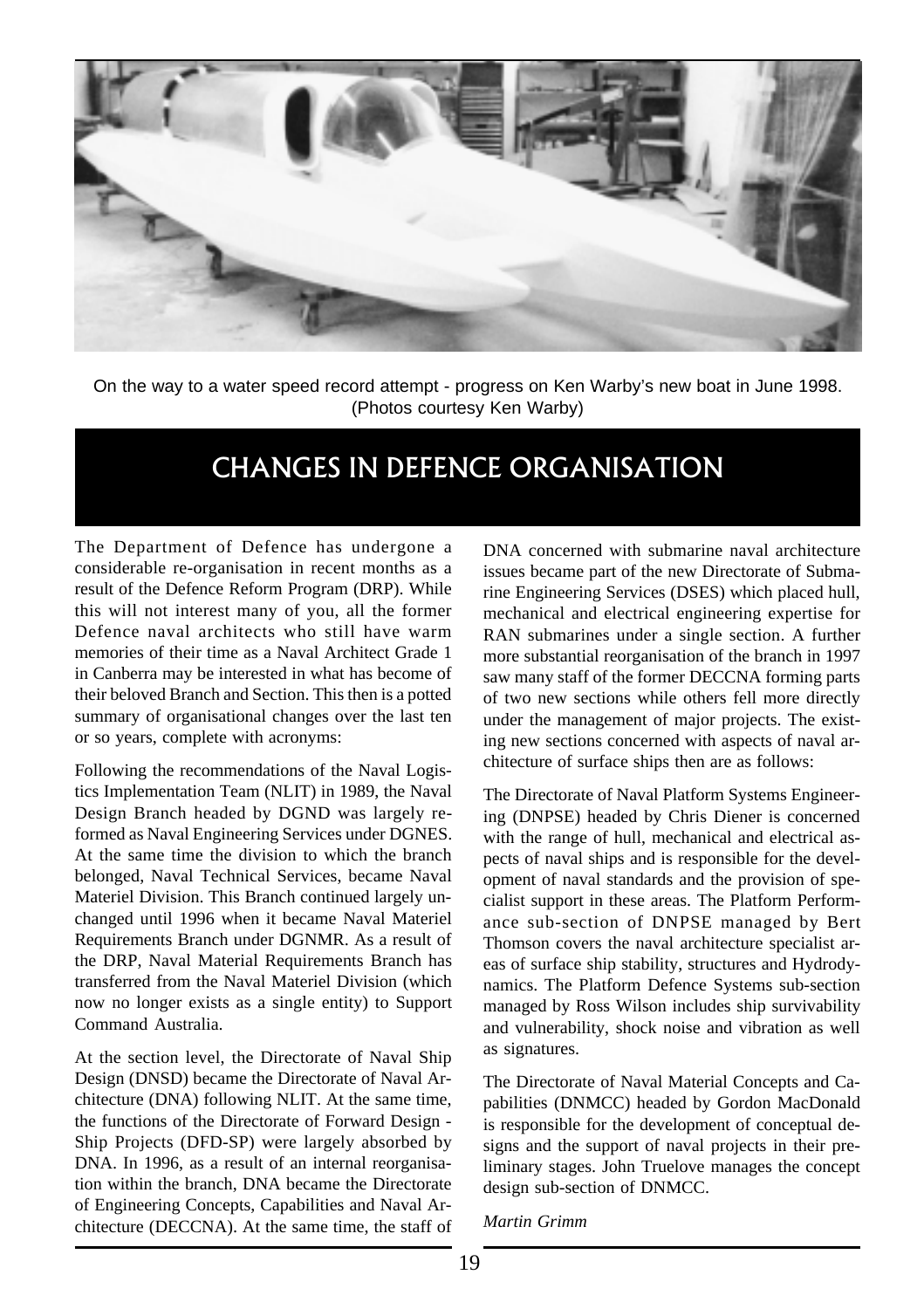# RUSSIAN SUBMARINE LEAVES SYDNEY

Heavy lift ships and dock ships are a regular sight in Australian waters delivering the products of the Australian shipbuilding industry, moving oil rigs and shifting other heavy cargo. However, a Russian submarine is an unusual cargo to be loaded out of Sydney.

In 1994 the Foxtrot class submarine 540 was acquired from the Russian Navy by an Australian company, Toledo Enterprises. Decommissioned at the end of 1994, the boat arrived in Sydney on 31 August 1995. Although towed to Australia, about 90% of the submarines systems were still operational, and the submarine made an unusually complete and interesting display alongside the destroyer Vampire at the Australian National Maritime Museum at Darling Harbour.

The Foxtrot class submarines were built at the Sudomekh yard in Leningrad (now St. Petersberg) between 1958 and 1984. Sixty of a planned 160 were built for the Soviet Navy by 1971 and in later years further boats were built for export to Cuba, Libya and India. Foxtrot 540 was built in 1971. These diesel electric submarines had a submerged displacement of 2,475 tons and a length of 91.3 metres. The maximum submerged speed was about 16 knots with a range of 20,000 miles at 8 knots on the surface.

In May, Foxtrot 540 was moved from Darling Harbour to the Sutherland Wharf at Cockatoo Island – the first (and quite possibly the last) Russian submarine to visit the island – for preparation for shipping to the United States. On 30 May the boat was loaded on board the German dock ship Condock IV and, after being welded to the deck of the ship and secured with wires rather like Gulliver in Lilliput the submarine left for Long Beach, California the following day.

Foxtrot 540 will be on display with the Queen Mary at Long Beach for at least five years.



Foxtrot 540 alongside Vampire in Darling Harbour - with Incat's Condor Express in the background (above) and in Condock IV (below) ready for departure (Photos by J. Jeremy)

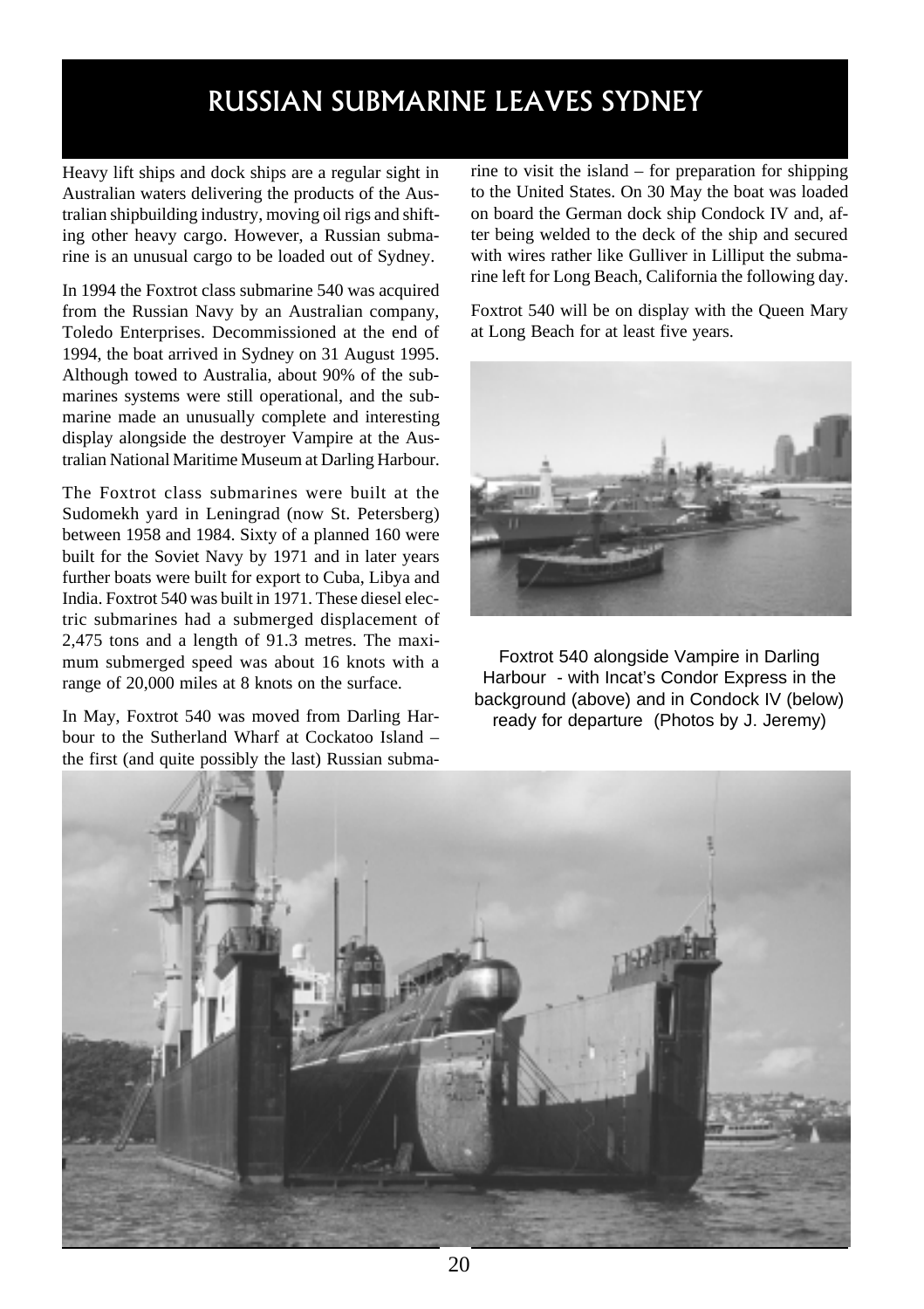# NEWS FROM THE NORTHERN TERRITORY

Darwin has recently been host to one of the largest sport-fishing mega-yachts in the world, the MV *Obsessions*.

Owned by a media mogul in Indonesia, the craft is very impressive and measures just over 38 metres. She was built in Holland and comes complete with two 16V MTUs, which enable speeds of up to 36 knots. Her interior is dazzling, with polished walnut tables, polished marble bathrooms, gold trim fittings, plush pile carpet throughout and automatic doors from the main deck to inside. Added to that, the voyage is made extremely comfortable inside by the builder's attention to noise dampening.

In other news, the MV *Roslynne* (see ANA No. 4 page 5) is coming along, with the superstructure and bow section being recently added to the hull, after being constructed as separate modules.

HMAS *Gawler* (damaged last September in a slipping accident) is ready to go back into the water, with harbour and sea trials commencing in early July.

*Samantha Tait*

# PROFESSIONAL NOTES

#### **National Maritime Safety Committee**

The National Marine Safety Committee, as many members will be aware, is beavering away at national maritime safety with their three working groups: Legislation and Policy, Operations and Training, and Vessel Standards and Technology.

The Vessel Standards and Technology group is working on revising sections of the Uniform Shipping Laws Code. They are currently looking at Stability (Section 8), Engineering (Section 9), Fire Safety (integrating current Sections 5F and 11), and Safety Equipment (integrating current Sections 10 and 13).

The Operations and Training Group have revised the Manning (Section 2 of the USL Code) requirements, and these are now on the internet for public comment. The National Marine Safety Committee web site is at www.nmsc.gov.au.

The Legislation and Policy group have possibly the most difficult task, that of getting all states to agree to all revisions to maritime safety. They are currently preparing a model for uniform legislation.

Mori Flapan has joined the NMSC secretariat as a Technical Adviser to the Vessel Standards and Technology group. Mori brings with him three years' experience with M.J. Doherty & Co., two years at Incat Designs, one and a half years at the AMECRC, and seven years at Waterways (three as senior naval architect and all as an interpreter of the USL Code), together with his recent Diploma of Law.

*Phil Helmore*

# ADVERTISE IN THE AUSTRALIAN NAVAL ARCHITECT

The Australian Naval Architect is distributed to over 380 members of the Royal Institution of Naval Architects throughout Australia. It presents a unique opportunity to reach decision making professionals in a wide range of maritime industries. Advertising rates are from \$150 per half page, \$300 per full page. Contact the Editor.

### *RINA Members - Support your Journal!*

 Business card style quarter page advertisements are available to members for \$40.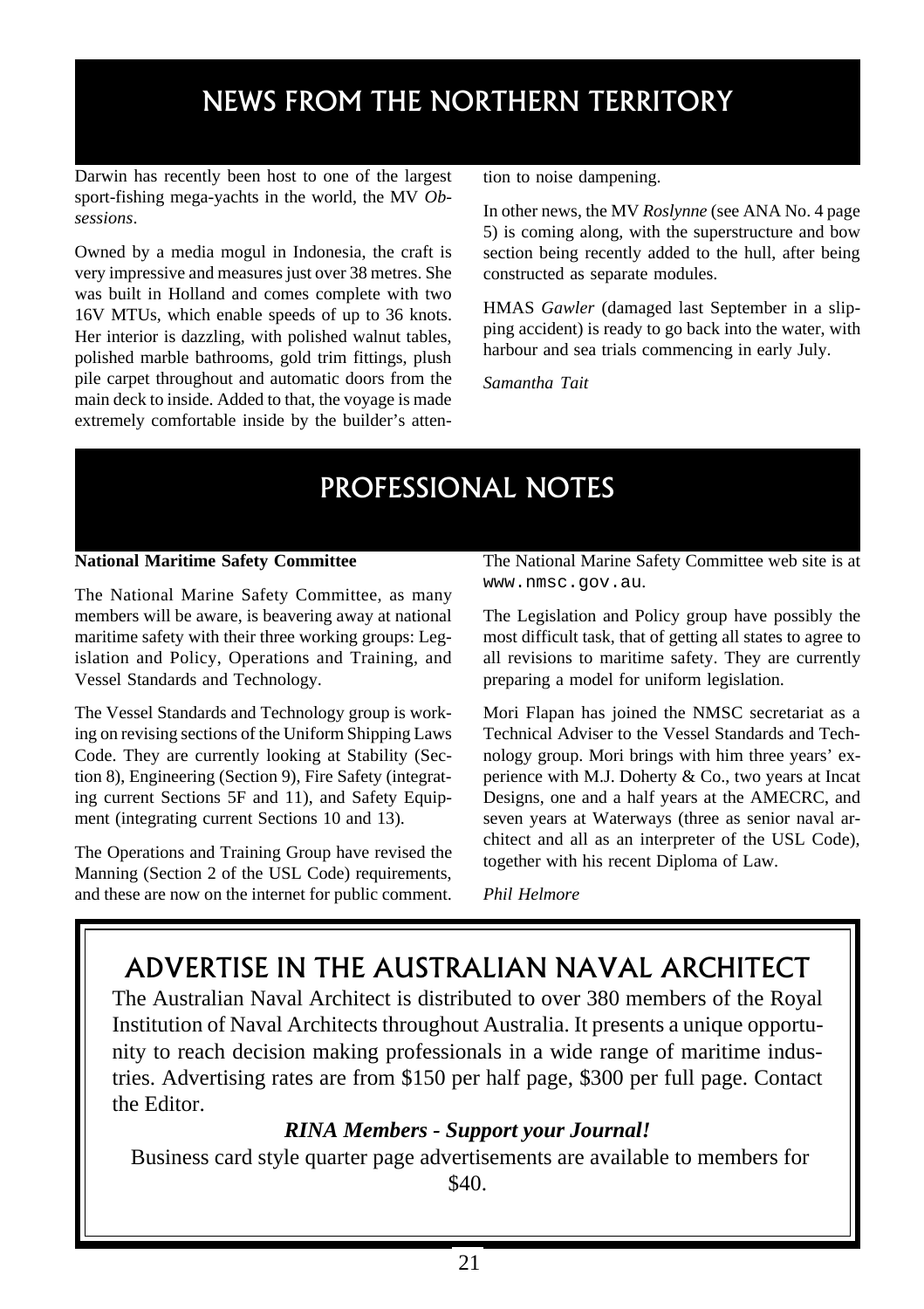# EDUCATION NEWS

### **Australian Maritime College**

The first semester has come almost to an end and has been a very busy time for most of us here. Some of the notable activities that have taken place and will be taking place are as follows:

Tim Roberts from Incat Tasmania provided a very informative and intellectually stimulating lecture on the structural design aspects of wave piercing catamarans on 22 May 1998 as part of AMC/AMECRC seminar series program.

Gregor Macfarlane has undertaken an Outside Studies Program sponsored by AMC/AMECRC to conduct further research and study in the field of Wave Wake Measurement and Prediction in the Department of Ship and Marine Technology at the University of Strathclyde, UK from middle of June to September 1998.

Trevor Manwarring, a 1997 graduate of the Australian Maritime College, commenced Master,s programme in April investigating Broaching and Capsizing of Vessels in Following Seas. This work is funded by a grant from the Australian Research Council and is under the supervision of Dr. Martin Renilson.

Larissa Deck, a graduate of the Australian Maritime College, was the runner up in the National Centre for Women's *Awards for Women in Non-traditional Areas of Work and Study* in her category of Women in the Workplace Less than Five Years. She was actively supported in her endeavours by the AMECRC management.

A Fatigue Test Facility (FTF) has been set up at AMC to investigate the fatigue performance of aluminium and steel structure. Some of the principal characteristics of this machine are:

Test Cross Section: 1200x500 mm panels with stiffener arrangement

Maximum Load: 50 kN exerted by each of eight cylinders totalling 400 kN

Maximum Pressure: 640 kN/m2

Cyclic Loads: Cycle time varying from 2 to 10 seconds

For further information on FTF Dr. Seref Aksu may be contacted on (03)-63354743 or via S.Aksu@mte.amc.edu.au. Mr. Warwick Smith MP will officially open the Fatigue Test facility on 20 July 1998.

*Prasanta Sahoo*

#### **University of New South Wales**

#### **Visit by Trevor Blakeley**

On Tuesday 26 May the Chief Executive of RINA, Mr. Trevor Blakeley visited the Department of Naval Architecture at UNSW. Mr. Blakeley addressed the naval architecture students on shipbuilding and ship design in the future, and the benefits that RINA has to offer students and graduates. In return, the naval architecture students entertained Mr. Blakeley to lunch with a barbecue on the lawn outside the Mechanical and Manufacturing Engineering building. Catering was ably done by the final-year students, special sauces were provided by Mark Korsten, and the drinks facilitated a full and frank interchange of ideas.

#### **Ekranofest**

The third international conference on very-high-speed marine craft was held on 15 and 16 June 1998 at UNSW. This was called *WISE up to Ekranoplan GEMs,* playing on WISE (wing-in-surface-effect) and GEM (ground-effect machines) and was designed to follow the style of previous such gatherings which have earned themselves a high reputation.

The organisers were the Institute of Marine Engineers (Sydney Branch), the Australian Maritime Engineering Cooperative Research Centre, the Department of Industry Science and Tourism, and our own Department of Naval Architecture. There were twenty-two participants, who traveled from the USA, the UK, Germany, Russia, and Japan, as well as from many parts of Australia. The proceedings contain 22 technical papers on many topics including aerodynamic and hydrodynamic efficiency, as well as navigational and safety aspects. Further information and copies of proceedings can be obtained from Lawry Doctors (02) 9385 4098 (e-mail L.Doctors@unsw.edu.au) or Laurie Prandolini (02) 9878 1914 (e-mail sbimare@msn.com).

#### **Structural Analysis**

A 2.5 day short course "First Principles Structural Design" was held on 13–15 July 1998, and an associated 2.5 day workshop "Computer-based First Principles Ship Structural Design" was held on 15–17 July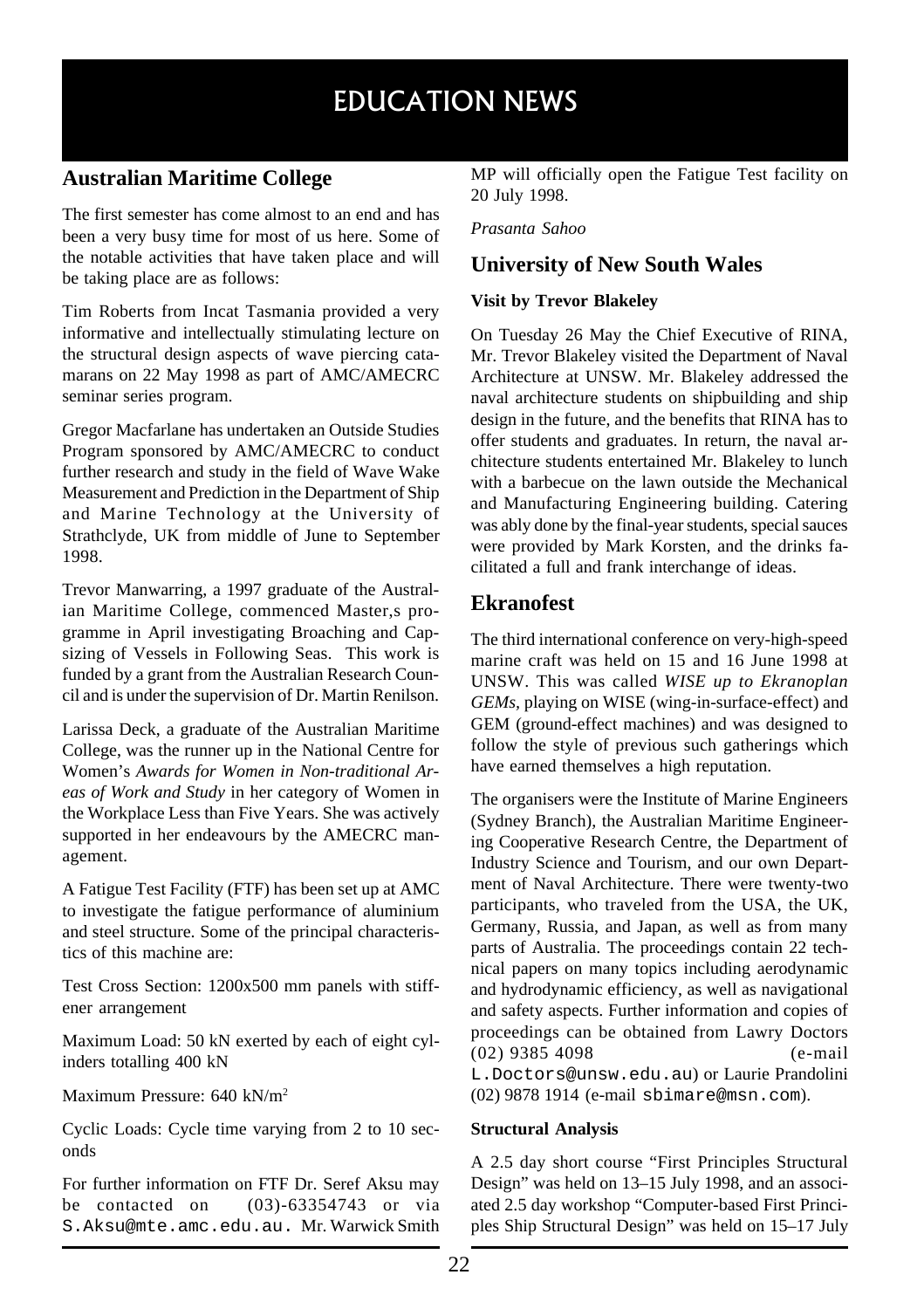1998 at UNSW. Twenty professionals from all over Australia attended the short course, and presenters included Prof. Owen Hughes from Virginia Tech., Craig Hughes from Det Norske Veritas, and A/Prof Don Kelly and Dr Mac Chowdhury from UNSW. The who attended the workshop received hands-on experience with Prof. Hughes' structural analysis and optimisation program MAESTRO.

### **Undergraduate News**

### **1998 Graduates and Prizes**

At the graduation ceremony on 19 May 1998, the following people graduated with degrees in naval architecture:

| Tristan Harris | H2/2 |
|----------------|------|
| Brad Hillman   | H1   |
| Scott McErlane |      |
| Sean Phelps    |      |
| Tauhid Rahman  | H2/1 |
| Robert Rostron |      |
| Tim Sexton     |      |

Some more will graduate in October when Industrial Training requirements are completed. All are now employed, but spare a thought for Scott, who has found himself a job on a 46-metre charter yacht based in Antibes, France, but spending the summer months working out of Marmaris, Turkey. It sounds like a hard life!

At the prize-giving ceremony on the same day, the following prizes were given in naval architecture:

Dominic Worthington was awarded The Baird Publications Prize I for the best performance in Principles of Ship Design I;

Matthew Cleary was awarded the Baird Publications Prize II for the best performance in Ship Hydrodynamics; and

Brad Hillman was awarded both the Royal Institution of Naval Architects (Australian Division) Prize for the best Ship Design Project by a student in the final year (Brad's design was an offshore supply vessel), and the David Carment Memorial Prize and Medal for the best overall performance by a student in the final year.

Congratulations to all for their fine efforts!

#### **Resistance in Shallow Water**

Several undergraduate theses are looking at the problem of resistance prediction in shallow water. Sean Phelps started last year, with a baseline study of the deep-water resistance of a systematic series of hulls that quickly became known at the towing tank as the

*Lego models* because of their connectivity. James Fenning is continuing this work by testing the same series of models in shallow water, and is now analysing the results.

Attacking the problem from another angle, it is known that the Schlichting method, while not having a sound theoretical base, predicts the shallow water resistance well at sub-critical speeds for monohull vessels for which the deep-water resistance is known. The critical speed in shallow water is at a depth Froude number  $(v/\sqrt{gh}$ , where *h* is the depth) of unity, since at this speed the wave pattern changes dramatically. David McKellar is looking at the applicability of this method to multihull vessels at sub-critical speeds and the potential for extension to super-critical speeds.

#### **Post-graduate and other research**

#### **Resistance of High-speed Hull Forms**

Tony Armstrong is completing work on his PhD thesis and should submit by the time we go to press. He has investigated the flow around a number of hull forms, including the NPL series hull form and several commercially-developed ones, using both experimental and theoretical analysis. A computational fluid dynamics software package (FLUENT) has been used extensively, and there have been some interesting findings.

Two components of resistance have been identified which have not been acknowledged before, one of which is a major component and which, on high-speed craft, can account for over 25% of the total resistance. This important finding means that the form factors for viscous resistance reduce to the expected order of 1.02, instead of 1.20 or more which have been found for many high-speed craft.

Ways of modifying the hull shape in order to change the dynamic pressure distribution around the hull form have also been investigated, so that the trim and sinkage of the vessel can be optimised in order to minimise resistance.

#### **Economic Analysis of River Catamaran Ferries**

Dr Prabhat Pal is developing a mathematical model for the preliminary design of river catamarans, considering primarily the resistance aspects to minimise shore damage due to waves created by the vessel. This will include an economic analysis to determine the principal design parameters for a ferry to operate at the minimum cost per passenger-mile. It is expected that first results will be presented at the 1st International Congress on Maritime Technological Innovations and Research, Barcelona, 21-23 April 1999.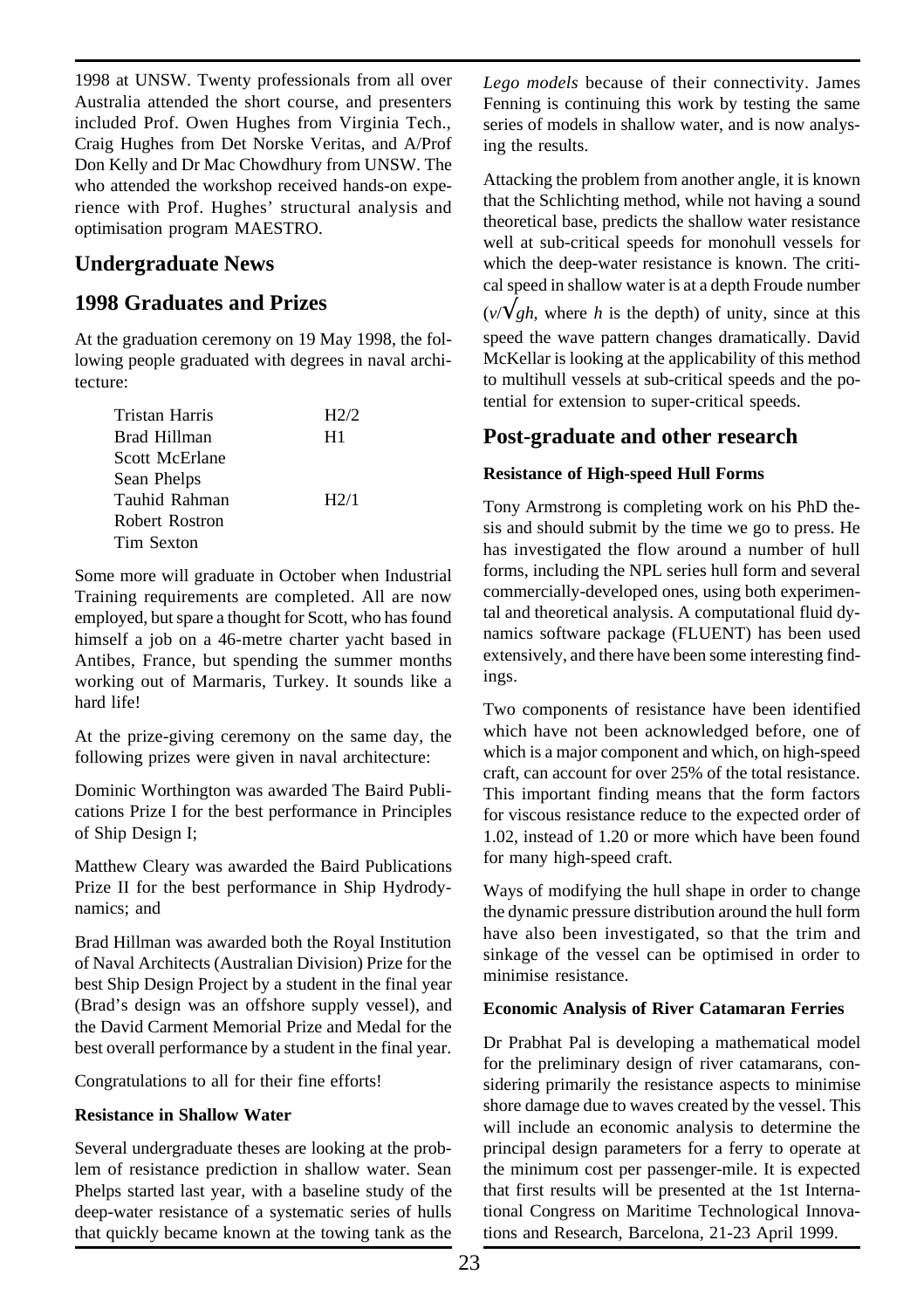#### **Jumbo Container Carriers**

Dr Prabhat Pal also has a study in progress on the design of jumbo container carriers (i.e. 8000 TEU and more) with special consideration of the economics of operation.

#### **Ship Structures**

Dr Mac Chowdhury is currently researching two aspects of fatigue in marine structures. The first is multilevel finite element modelling of ship structures with a view to assessing the stresses at critical details in order to carry out fatigue life assessment. The second is a study of the fatigue life, damage tolerance and residual strength of mono- and multi-hull vessels.

*Phil Helmore*

### **Curtin University**

#### **Undergraduate Activities**

How can you make your Mirror dinghy sail faster upwind? This is just one of the maritime questions that three Curtin undergraduate students are currently investigating in their final year projects. The Mirror dinghy class has a certain amount of leeway within its rules for altering principal sail dimensions and shape, e.g. lengthening the jib luff.

In an attempt to reduce the amount of on-the-water testing required for sail developments, Brian Hu is conducting a parametric study utilising the vortex lattice code SVLS that determines the drive force of a sail. By systematica1ly changing the main dimensions including camber Brian hopes to determine which is the optimum sail shape for upwind performance.

Another final year student, Geoff Carter, is conducting a practical investigation into the manoeuvring of catamarans. Geoff is intending to measure the speed, position, heading and outboard thrust angle on the AMECRC experimenta1 catamaran 'Educat' during a number of different controllability tests. The measurement system that Geoff has devised comprises a DGPS, electronic compass and potentiometer (for outboard hydraulic ram measurement) which interfaces with an onboard computer for data acquisition.

Des Dunstan is continuing his study of the assessment of ride comfort of small runabouts. This semester his work has concentrated on designing the data acquisition system as well as developing a simple method of wave measurement. Des conducted an interesting experiment in Cockburn Sound comparing wave measurements from pressure wave recorders to those determined from visual estimates and wave prediction formulae based on wind speed measurements.

#### **Postgraduate Activities**

In February of this year Dougal Harris, a graduate from the Australian Maritime College, received an APA scholarship to commence study for a PhD at Curtin University. Dougal's topic of investigation is the downwind performance of yachts in waves. Much work has been conducted into the effect of waves on a yacht's upwind performance; however at present designers have no tools for determining the effect of hull and rig parameters on downwind performance in waves. Dougal aims to develop a simu1ation which models a yacht's downwind behavior due to the surging force from the waves, as well as the variation in sail force and resistance from the change in yacht speed. Experiments to validate the simu1ation wi11 be conducted at the Australian Maritime College where other following-sea investigations are being carried out under the supervision of Dr Martin Renilson.

#### **Short Courses**

Courses in Design for Small Craft, Applied Hydrodynamics, and Marine Structures and Materials are being offered in second semester. These courses are run jointly by AMECRC and the Department of Applied Physics at Curtin University.

*Giles Thomas*

# THE INTERNET

### **Search Tool**

Have you ever found that one search engine will not find what you are after, but that another one will? And how could you possibly know which will do the trick? *Dogpile*, found at www.dogpile.com, is a suprasearch tool which calls up fifteen search engines and gets them *all* to search. The first ten results of each one are displayed sequentially, and you can see the sorts of things that are being found. If they are the right sort of thing then you can ask for more, or simply go on to the results found by the next search engine. [Courtesy Mori Flapan]

### **Advanced Computing Laboratory**

Details of the Advanced Computing Laboratory for Shipbuilding at the University of New Orleans are given at www.uno.edu/~acls. Facilities, staffing, resources, funding, etc. are all shown. [Courtesy Trevor Rabey]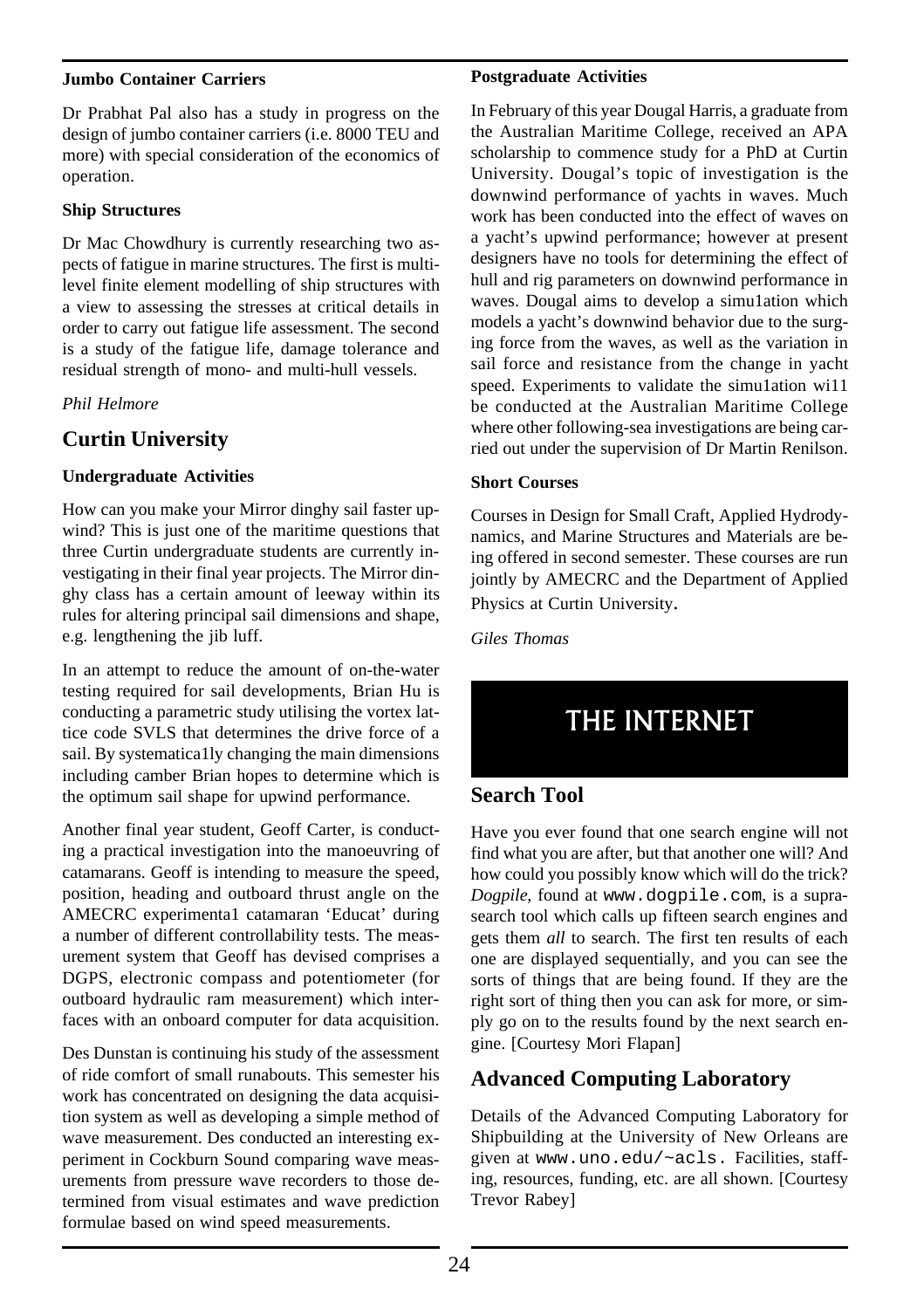### **Tide Tables**

Are you disappointed that BP service stations no longer supply free tide tables for the current year? Try the web-site of the National Tidal Facility at Flinders University, www.ntf.flinders.edu.au. This site will give you the tidal predictions for the current week at any primary tidal port around Australia. If you need further information, e-mail them. They can supply recorded tidal heights to the closest millimetre at six-minute intervals for primary ports. [Courtesy Phil Helmore]

### **U S Navy**

You might be feeling that designing and building the most expensive ships in the world could be more fun than your present bread-winning tasks. If you would like to see how the US Navy's next aircraft carrier project (the CVX) is coming along then check out www.navsea.navy.mil/cvx/pubcvx.html. This site has a wealth of information about the status of the project and copies of presentations given at industry briefings. If your interest is more in destroyers, the DD21 project is widely covered on the internet. Check out http://sc21.crane.navy.mil/ announce.htm. The United States has been facing many of the same challenges that we are facing in planning future major defence purchases and there is much to learn from their approaches to solving them. An interesting project is the LDP17 – the Naval Surface Warfare Center has an interesting site at http:/ /lpd17.nswc.navy.mil/exwar.html. All

these sites are very informative – Australian Department of Defence please note! [ed.]

### **Word97 Converter**

When it introduced Word97, Microsoft all-too-quietly introduced a new format for Word documents, making them all but unreadable to earlier versions of Word. If you've decided that Bill Gates can do without your upgrade fee, then you may want to install the converter buried on Microsoft's site, at www.microsoft.com/word/freestuff/converters/wrd97cnv.htm. [Courtesy Phil Helmore]

# **The Royal Institution of Naval Architects**

Don't forget to visit our own web site – www.rina.org.uk – you might even find The Australian Naval Architect there some time soon. Section committees should remember that it is a useful way of advertising coming events (as is a note for RINA Affairs). The editor of The Australian Naval Architect will be happy to help. [Ed.]

# **Australian Defence Policy for Industry**

The complete text of the Defence Industry Strategic Policy Statement released by the Minister for Defence Industry, Science and Personnel, The Hon. Bronwyn Bishop MP, at the Defence Procurement Conference in Canberra on 2 June 1998 can be downloaded from the internet. Visit http://iic.spirit.net.au/ Industry\_Policy\_Statement/home.htm. [Ed.]

# MEMBERSHIP NEWS

# **45 Year Membership Certificates**

At the Sydney Technical Meeting held on 22 July 1998 Royal Institution of Naval Architects 45 year Service Certificates were presented to a number of members of the Institution who live in New South Wales. The Certificates record the appreciation of the President, the Council and the Institution as a whole for their support over the last 45 years.

Certificates were presented to Mr. R Campbell (joined 1953), Mr. N W Cormack (joined 1953), Mr. F L Harrison (joined 1948), Mr. F B Last (joined 1949) and Cmdr. N S Stewart (joined 1953).

There are other long serving members of the Institution in Australia (like Mr. C E Sparrow who joined in 1933) who would have received their Certificates direct from London. As the Division's records only go back to the late 1950s, London has been asked to provide a list of these recipients for appropriate recognition in a future edition of the ANA.

### **Where the members are**

At the end of June 1998 the total membership of the Australian Division was 381. The numbers in the various states and territories are ACT 28; NSW 129; NT 3; Qld. 40; SA 18; Tas. 38; Vic. 43 and WA 64. Eight members of the Division are overseas and ten have yet to advise a change of address.

*Alan Mitchell*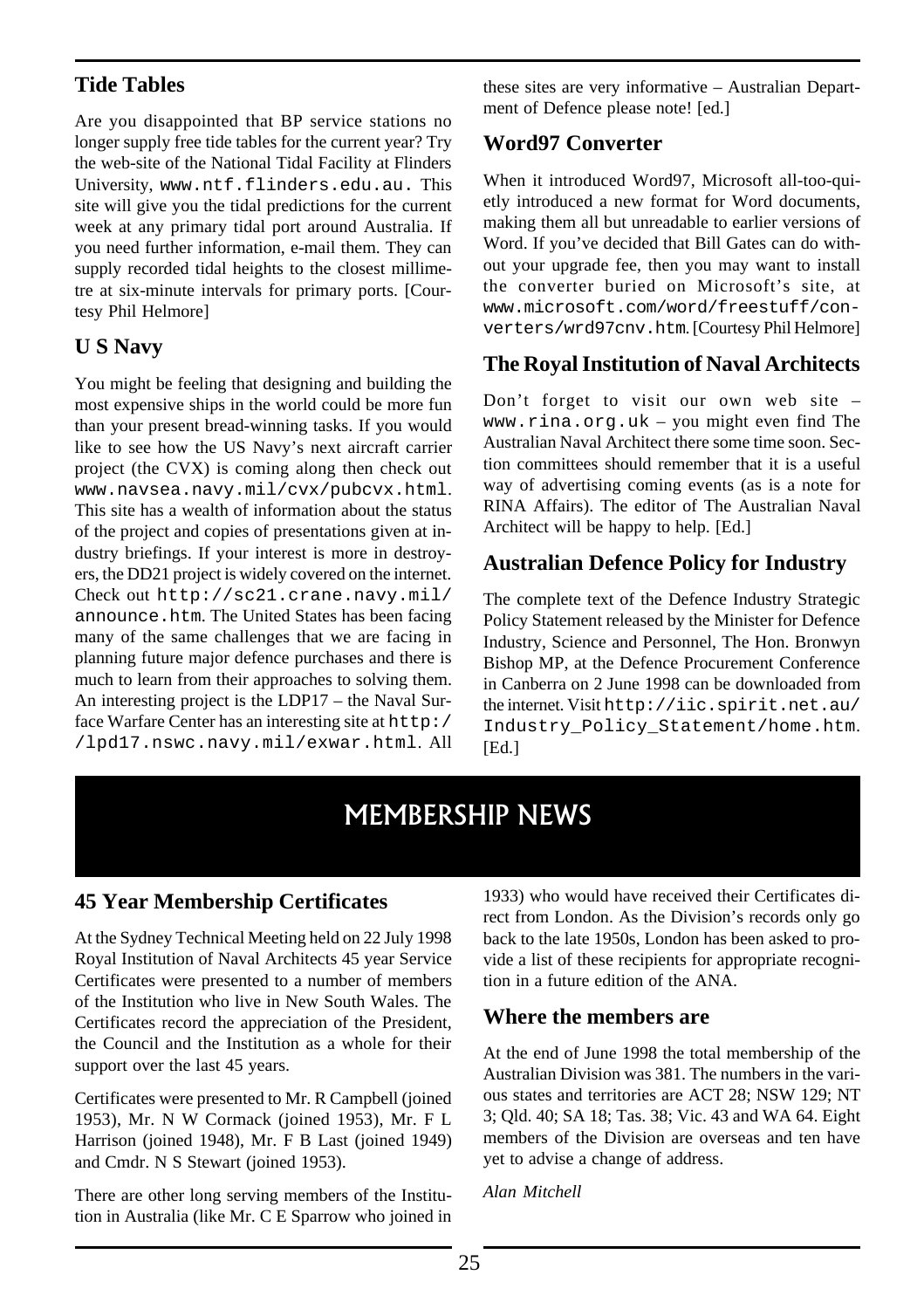# TECHNICAL PAPER

### **Addendum to Uses and Abuses of Marine Hydrometers**

# **P.J. Helmore The University of New South Wales**

I have received several queries regarding Appendix B to this article (ANA April 1998). The AD correction shown there is not the same as for the Zeal draft survey hydrometers (Catalogue No. 15490) available from Edwin Bowers and Sons, Manly Vale, NSW. So, for those who would like the version for these particular hydrometers, Appendix B is reproduced here. The principle is unchanged.

### **Appendix B. Conversion of a Draft Survey Hydrometer Reading to a Density**

As an example, assume that a draft survey hydrometer was used at an inclining experiment and gave an apparent density reading of 1.018 5 tf/m<sup>3</sup> (= kgf/L) at 21 °C. From the draft survey hydrometer calibration data, the AD correction at  $21^{\circ}$ C is  $-0.000$  1. Using Eqn (8):

 $AD = AD$  reading  $+ AD$  correction

 $= 1.0185 - 0.0001 = 1.0184$  tf/m<sup>3</sup>

To convert this apparent density to a relative density use Eqn (6):

 $RD = AD + 0.002$  0  $= 1.0184 + 0.0020 = 1.0204$ 

This is the density relative to fresh water at  $15^{\circ}$ C. However, to find the actual density, the effect of the density of fresh water at 15 °C (0.999 1 t/m<sup>3</sup>) must be included using Eqn (4):

> $ρ = RD ρ<sub>rw</sub>$  $= 1.0204$  x 0.999 1 = 1.019 5 t/m<sup>3</sup>

This is the required density of the sample.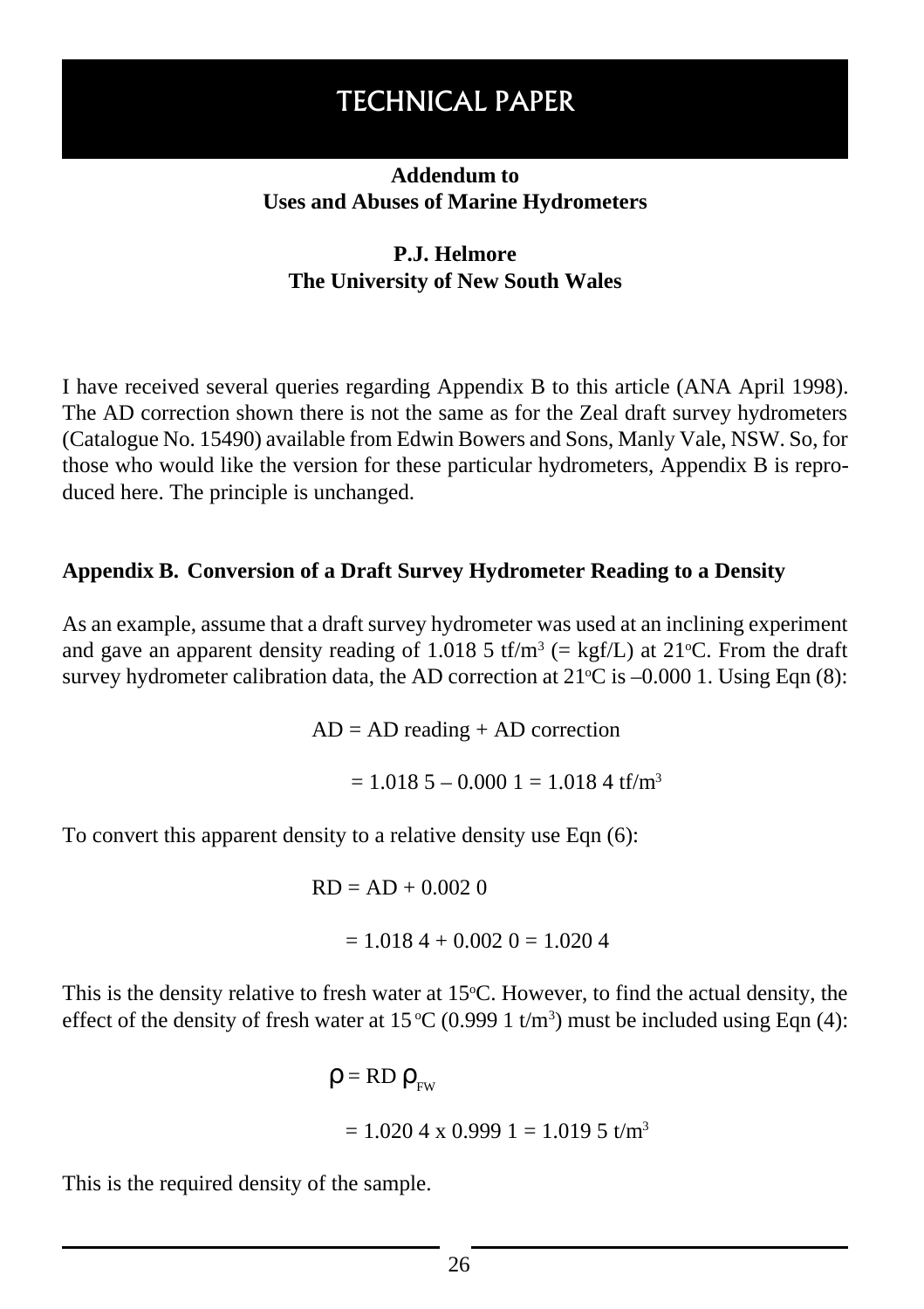# TECHNICAL PAPER

### **Prediction of Resistance for Ships with a Transom Stern**

# **Lawrence J. Doctors School of Mechanical and Manufacturing Engineering The University of New South Wales**

### **Abstract**

The research described in this paper relates to the practical improvement of the traditional thin-ship theory for the prediction of the resistance of a ship. In particular, we consider the important question of the transom stern, whose presence complicates the application of this theory. This paper represents a summary of research done in Australia during 1997 and the first half of 1998.

The specific improvements studied in this work include the choice of experimentally-determined factors which can be applied to the theoretical predictions. It is shown that with the use of only two such factors, one factor for the wave-resistance component and one factor for the frictional-resistance component, it is possible to reduce the root-mean-square error in the computed specific resistance from 1.5% to 0.55% for 210 tests on a series of twelve ship models.

### **1 Introduction**

### **1.1 Background**

Previous work on the subject of prediction of resistance of marine vehicles such as monohulls and catamarans has shown that the *trends* in the curve of total resistance with respect to speed can be predicted with excellent accuracy, using the traditional Michell (1898) waveresistance theory together with a suitable formulation for the frictional-resistance component.

The difficulty has been that nonlinear and viscous-wave effects are not included and, consequently, the correlation between theory and experiment has not been sufficiently good for the practical purpose of ship design.

The methodology being promulgated here is to utilize the traditional linear wave-resistance theory in conjunction with correction factors which are obtained experimentally, because it has been shown that the linear theory predicts the *impact of changes to the hull geometry* with a very high degree of accuracy. Results in this area have been presented by Doctors and Renilson (1992), in which water-depth effects were the point of emphasis.

These principles were advanced on two fronts in the research recently presented by Doctors and Day (1997). Firstly, transom-stern effects were included in the theory by accounting for the hollow in the water behind the vessel. More importantly in the present context,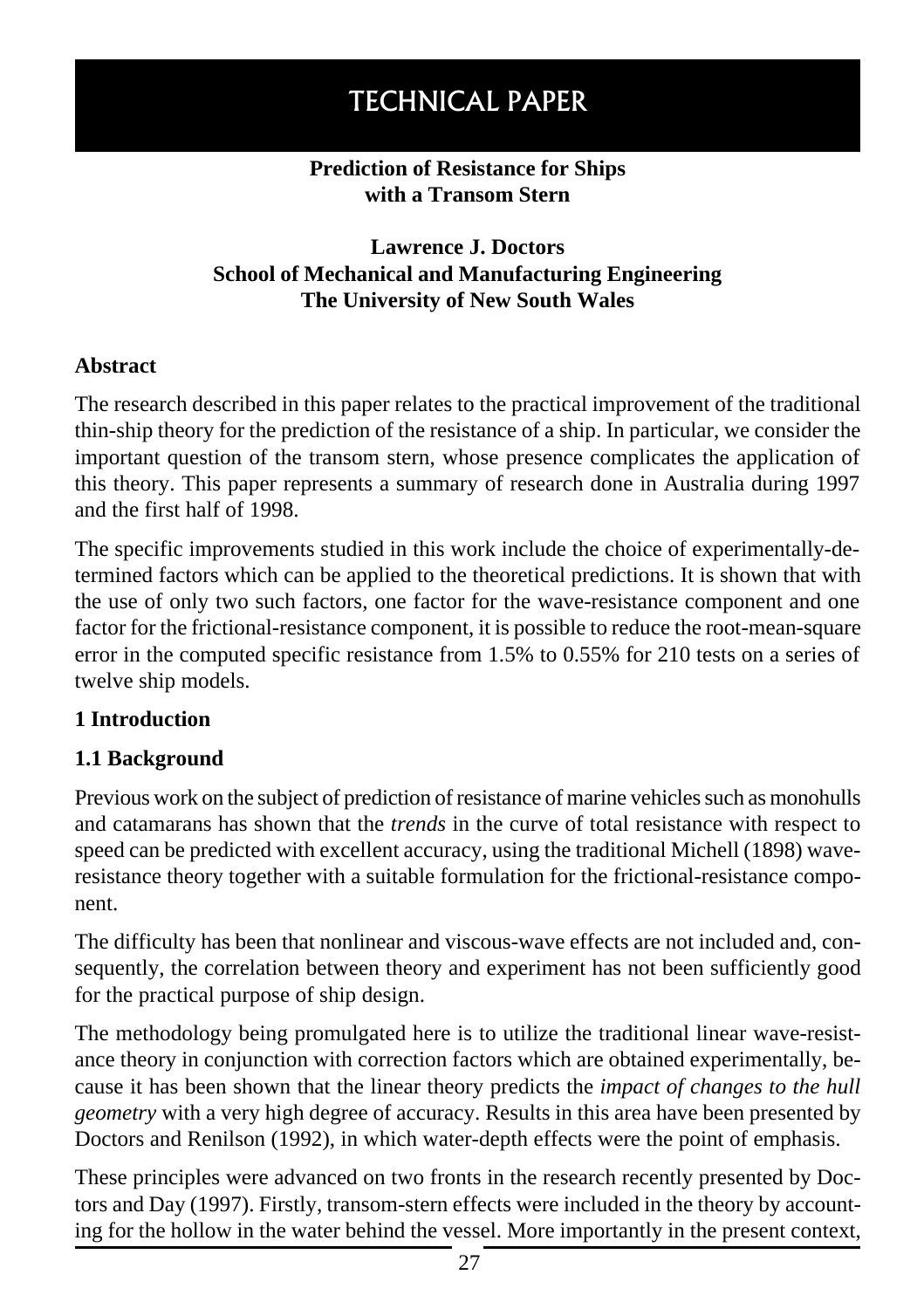it was proven that by using only two experimentally determined factors, it was possible to obtain a very high level of correlation between the predictions and the experimental data for a large set of conditions, in terms of displacement, trim, and speed of the towing-tank catamaran model. These two factors were the (traditional) frictional-resistance form factor and a (new) wave-resistance form factor.

# **1.2 Current Work**

In the current work, the approach is taken another step forward by utilizing a regression approach to the wave-resistance and frictional-resistance formulations over a range of twelve monohulls. Two different techniques for correcting the thin-ship theory are to be tested. In particular, a more consistent method (which correctly approaches the traditional result when the beam-to-length ratio vanishes) is examined in this present effort.

# **2 Experimental Investigation**

# **2.1 Twelve Ship Models**

Figure 1(a) provides the details of the hull segments from which the ship models were assembled. There was a total of seven segments. The bow and stern segments have parabolic waterplanes. The bow segments, stern segments, and the parallel middle-body segments all possess parabolic cross sections. Figure 1(b) shows pictorial views of two of the test models. Table 1 lists the details of the so-called Lego model series. Each model had a beam *B* of 0.150 m and a draft *T* of 0.09375 m.



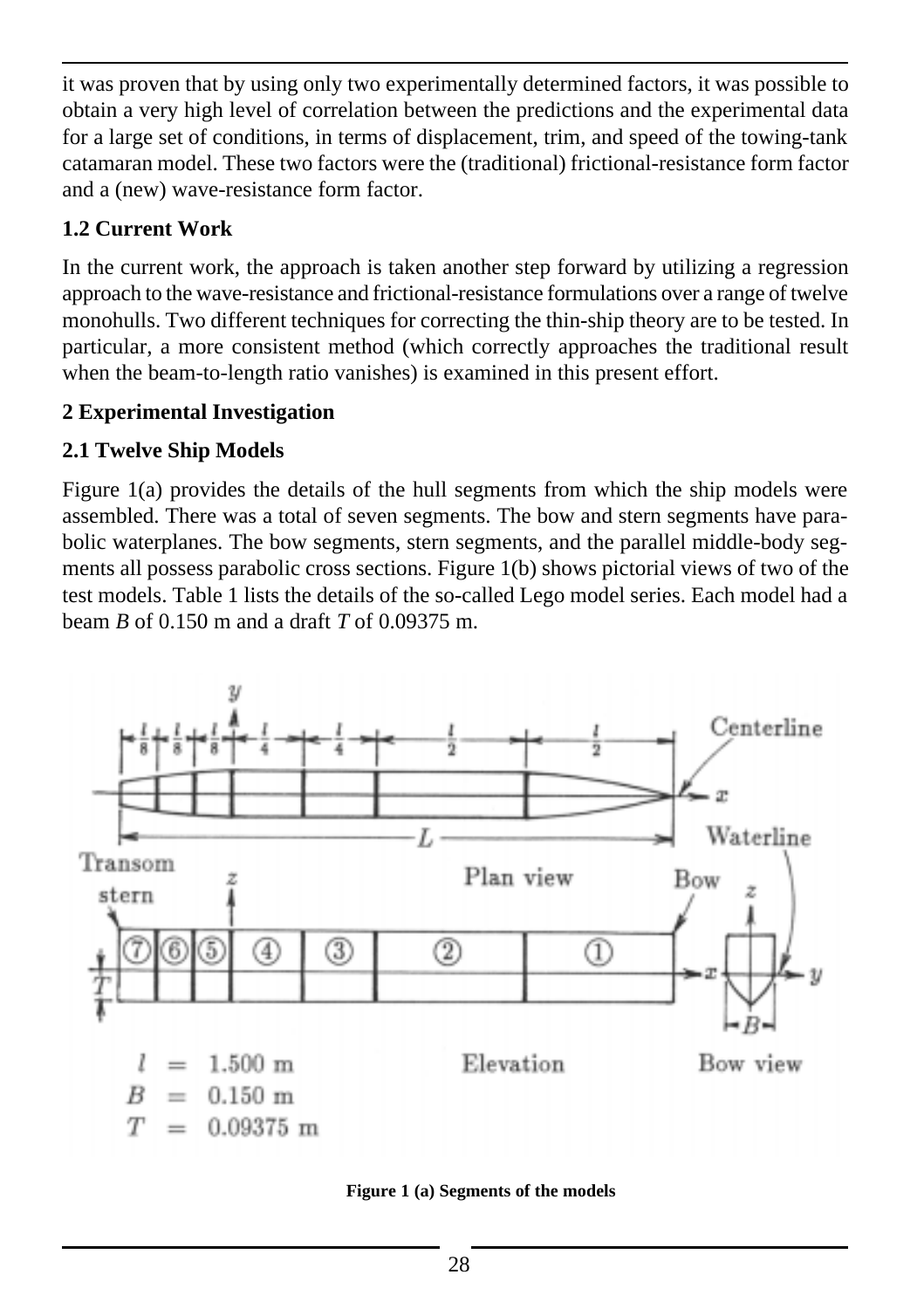

**Figure 1 (b) Pictorial views of two models**

|                |          | Length   | Prismatic   |
|----------------|----------|----------|-------------|
| Ship<br>Model  | Segments | L        | Coefficient |
|                |          | (meters) | $C_P$       |
| 1              | 1        | 0.7500   | 0.6666      |
| $\overline{2}$ | 15       | 0.9375   | 0.7290      |
| 3              | 156      | 1.1250   | 0.7499      |
| 4              | 1567     | 1.3125   | 0.7290      |
| 5              | 12       | 1.5000   | 0.8332      |
| 6              | 125      | 1.6875   | 0.8494      |
| 7              | 1256     | 1.8750   | 0.8499      |
| 8              | 12567    | 2.0625   | 0.8275      |
| 9              | 1234     | 2.2500   | 0.8888      |
| 10             | 12345    | 2.4375   | 0.8957      |
| 11             | 123456   | 2.6250   | 0.8928      |
| 12             | 1234567  | 2.8125   | 0.8735      |

**Table 1: The Twelve Ship Models**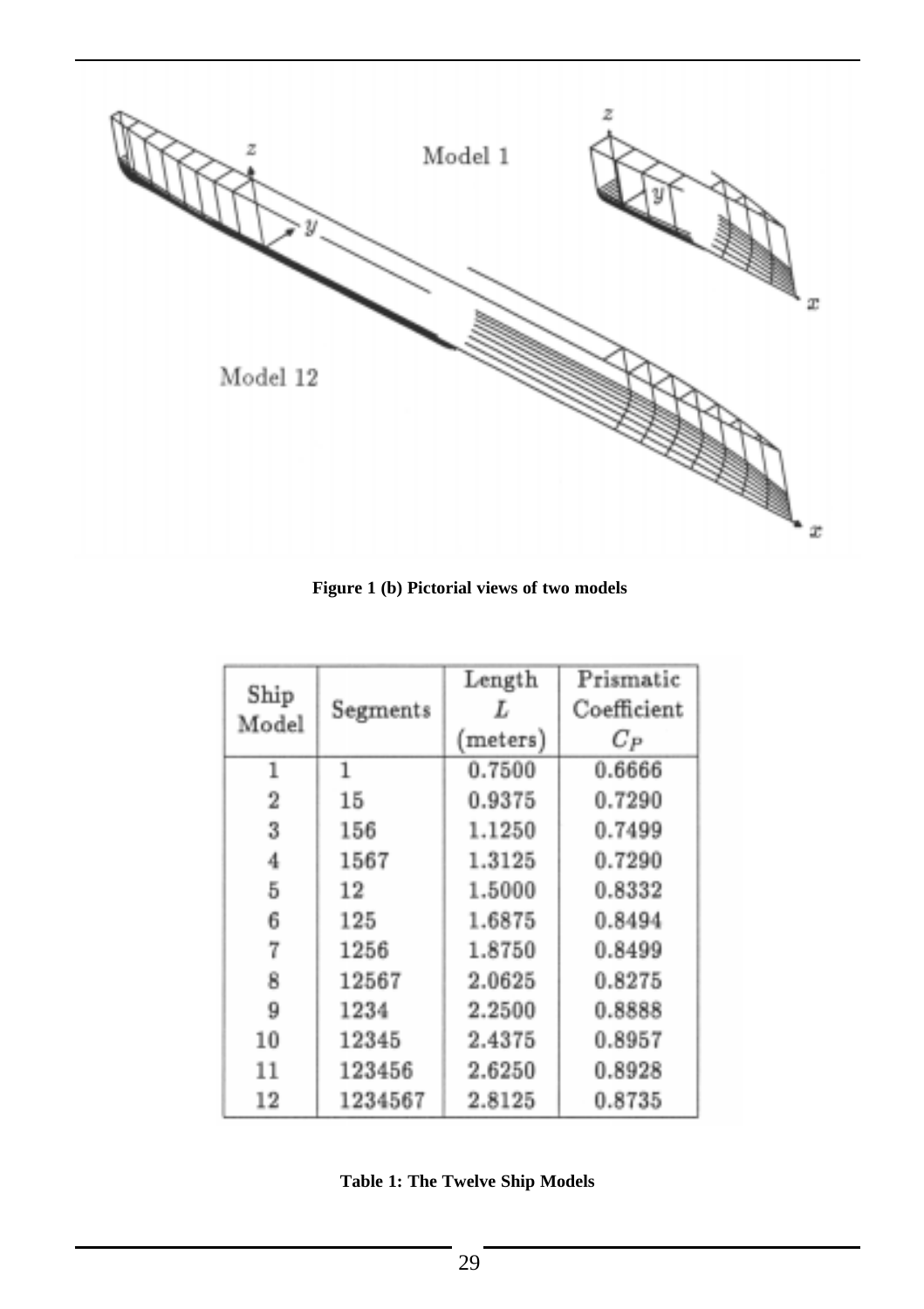### **2.2 Towing-Tank Tests**

The twelve models were all tested by towing them over a range of steady speeds in a towing tank with a width of 3.5 m and filled to a constant depth of 1.5 m, which corresponds to a case of essentially deep water. A total of 409 runs was executed.

### **3 Theoretical Analysis**

### **3.1 Michell Theory with Transom Stern**

The traditional thin-ship theory was applied to the calculation of the resistance as described above. In particular, the transom-stern flow model of Doctors and Day (1997) was employed. This theoretical model takes into account the effects of the hollow in the water on the wavemaking resistance  $R_{w}$ , as well as the hydrostatic drag  $R_{u}$  on the vessel, due to the fact that the transom is assumed to "run dry".

In this pure approach, the total drag of the vessel is given by the simple summation

$$
R_{T} = R_{W} + R_{H} + R_{F} + R_{A}
$$
 (1)

in which  $R<sub>F</sub>$  is the frictional resistance and  $R<sub>A</sub>$  is a correlation allowance for the roughness, assumed to be zero for these hydraulically smooth test models.

The two parts of Figure 2 show results for the two extreme models in the series. The specific resistance, or resistance-to-weight ratio *R/W*, is plotted against the Froude number  $F = U/\sqrt{gL}$ , where g is the acceleration due to gravity and U is the speed of the vessel. The prediction of total resistance in Figure 2(a) is seen to be qualitatively correct. However, the numerical values are generally too high because of the relative fatness of this model. Furthermore, the transom-stern drag is grossly over-predicted at low speeds, since the stern should clearly be considered to be at least partly wetted. On the other hand, Figure 2(b) shows much better correlation, because both of these effects are smaller.





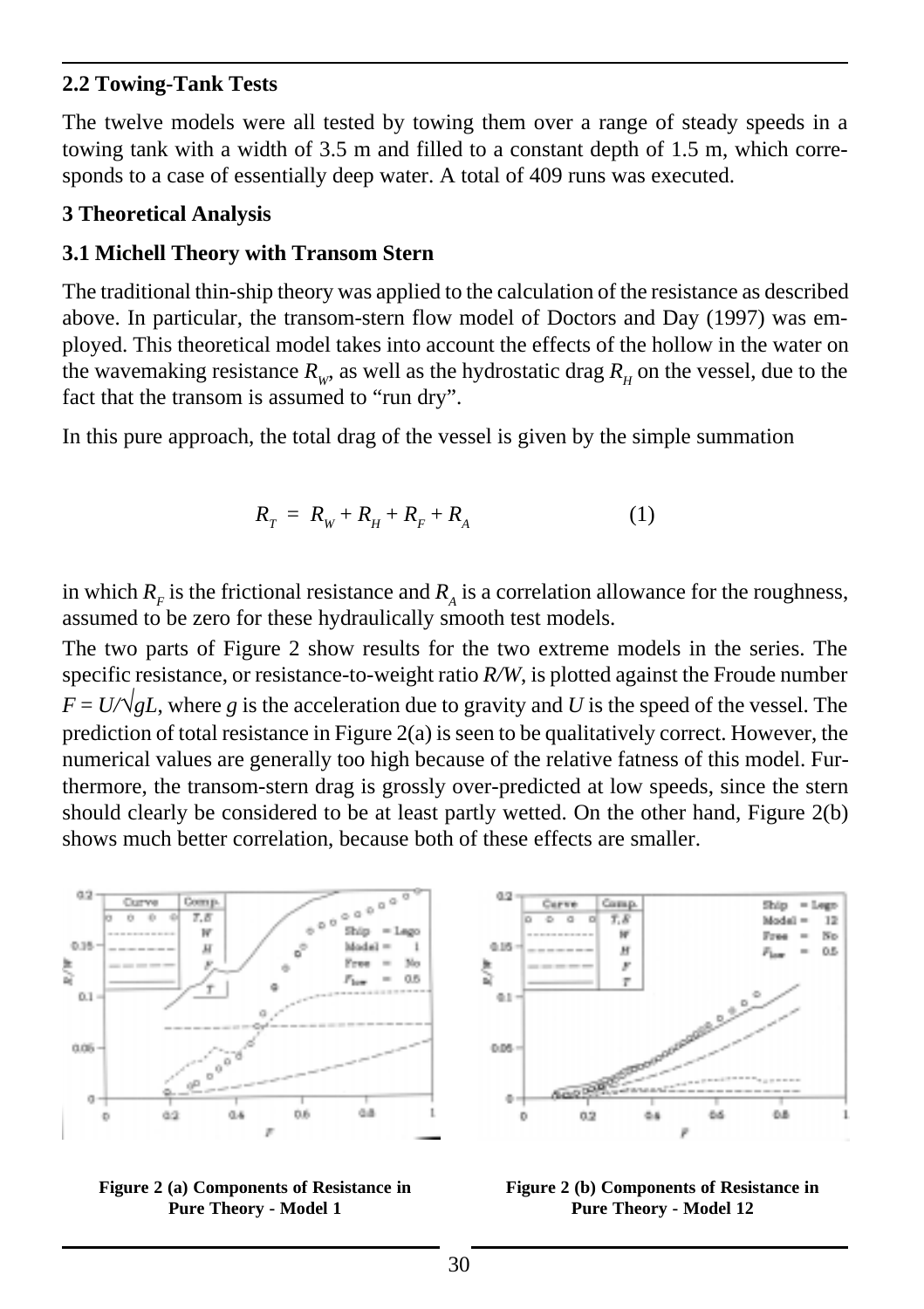### **3.2 Use of Constant Factors**

The first modification to the pure theory requires the use of a *wave form factor*  $f_w$  which is applied to the computed linearized wave resistance, an idea which is analogous to that behind the traditional (frictional) form factor  $f<sub>r</sub>$  applied to the flat-plate frictional resistance. That is:

$$
R_{T} = f_{W}R_{W} + R_{H} + f_{F}R_{F} + R_{A}
$$
 (2)

### **3.3 Use of Linear Factors**

We now consider a second modification, one in which the beam-to-length ratio *B*/*L* of the model is assumed to play an important role. The assumed formulas for the form factors in Equation 2 are

$$
f_w = 1 + kW(B/L),\tag{3}
$$

$$
f_F = 1 + kF(B/L). \tag{4}
$$

Clearly, this approach is more attractive because the correct limit for a perfectly thin ship is accounted for.

### **3.4 Comparison of the Three Approaches**

By way of summary, we now present a comparison of the different theories, for four representative models in the series, in Figure 3. It can be observed that in all cases there is a progressive and very worthwhile improvement with the two modifications to the theory.



**Figure 3 (a) Total Resistance - Model 4 Figure 3 (b) Total Resistance - Model 8**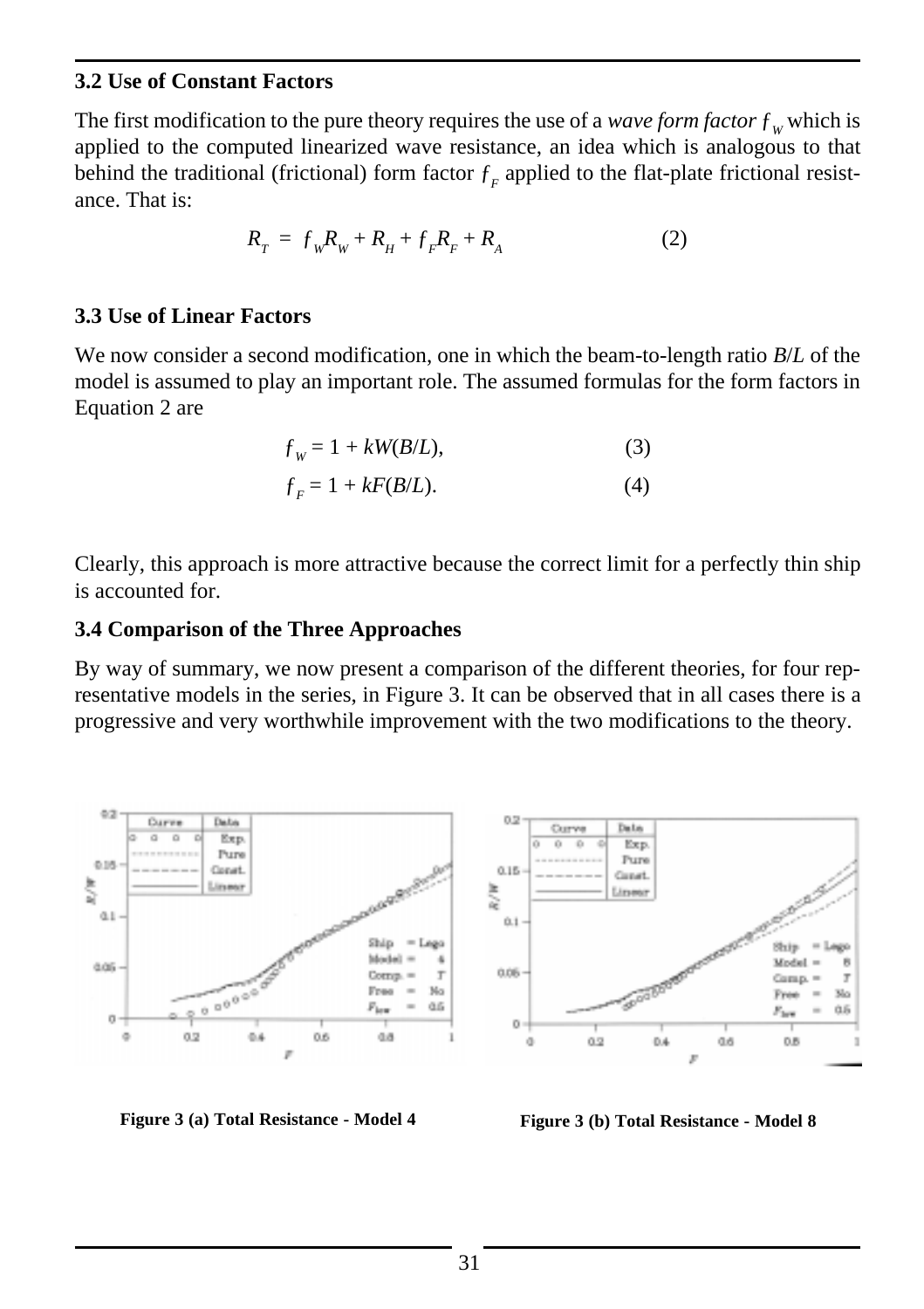



# **4 Conclusions**

The work presented here illustrates the fact that considerable gains in accuracy of the traditional wave-resistance theory can be achieved by rather straightforward modifications to the traditional concept of summation of the resistance components. Table 2 summarizes these improvements by way of the root-mean-square error in the specific total resistance  $R_{\gamma}/W$  for the series.

| Theory              | Optimal<br>Wave<br>Form<br>Factor<br>fw | Optimal<br>Frictional<br>Form<br>Factor<br>fF | Root-Mean-<br>Square Error<br>in Specific<br>Total<br>Resistance<br>e <sub>RMS</sub> |
|---------------------|-----------------------------------------|-----------------------------------------------|--------------------------------------------------------------------------------------|
| $Pure^{\dagger}$    | 1.0000                                  | 1.0000                                        | 1.5420%                                                                              |
| Constant            | 0.5593                                  | 1.4170                                        | 0.7514%                                                                              |
| Linear <sup>‡</sup> | 0.7023                                  | 1.3408                                        | 0.5511%                                                                              |

† The form factors are not optional here ‡ The form factors are here calculated at *B/L* = 0.1

**Table 2: Summary for the Three Implementations**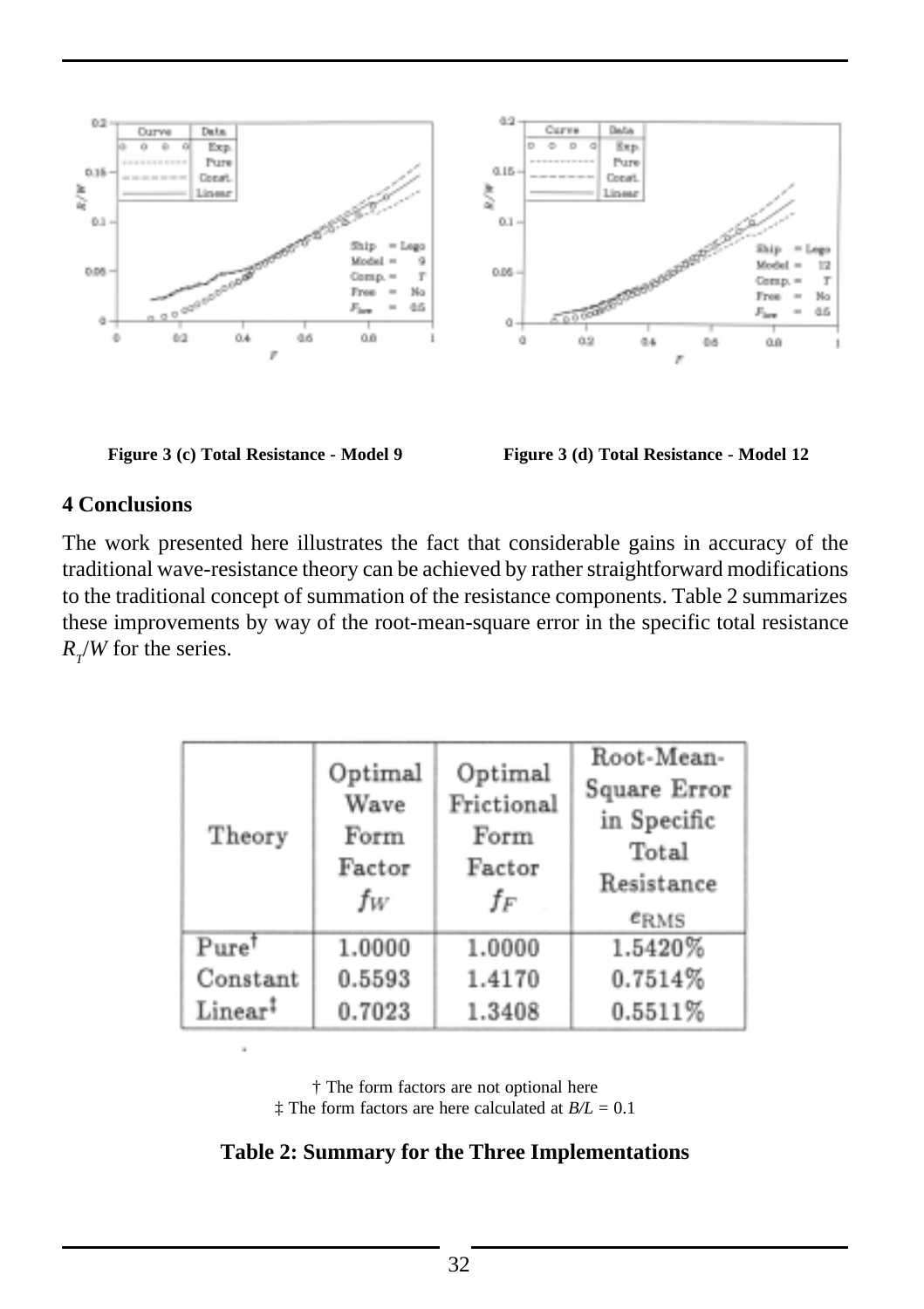It is clear that there is still considerable scope for further improvement in the correlation between the predictions and the experimental data. It is therefore planned to add some further sophistication to the two form factors.

Future work will also include a better modelling of the partially-wetted transom stern, applicable at low speeds.

# **5 Acknowledgments**

The author would like to express his appreciation to Mr G. Macfarlane of the Australian Maritime College (AMC) in Launceston, Tasmania, for his considerable assistance with running of the towing-tank experiments.

# **6 References**

Doctors, L.J. and Day, A.H.: "Resistance Prediction for Transom-Stern Vessels", *Proc. Fourth International Conference on Fast Sea Transportation (FAST '97)*, Sydney, Australia, Vol. 2, pp 743-750 (July 1997)

Doctors, L.J. and Renilson, M.R.: "Corrections for Finite-Water-Depth Effects on Ship Resistance", *Proc. Eleventh Australasian Fluid Mechanics Conference (11 AFMC)*, University of Tasmania, Hobart, Tasmania, Vol. 1, pp 663-666 (December 1992) Michell, J.H.: "The Wave Resistance of a Ship", *Philosophical Magazine*, London, Series 5, Vol. 45, pp 106-123(1898)

# FROM THE ARCHIVES

This photograph of a ship entering the water at the State Dockyard in Newcastle was taken in February 1964. It was a significant event in Australian shipbuilding history - do you know why? Answer in the next ANA. (Photo by John Jeremy)

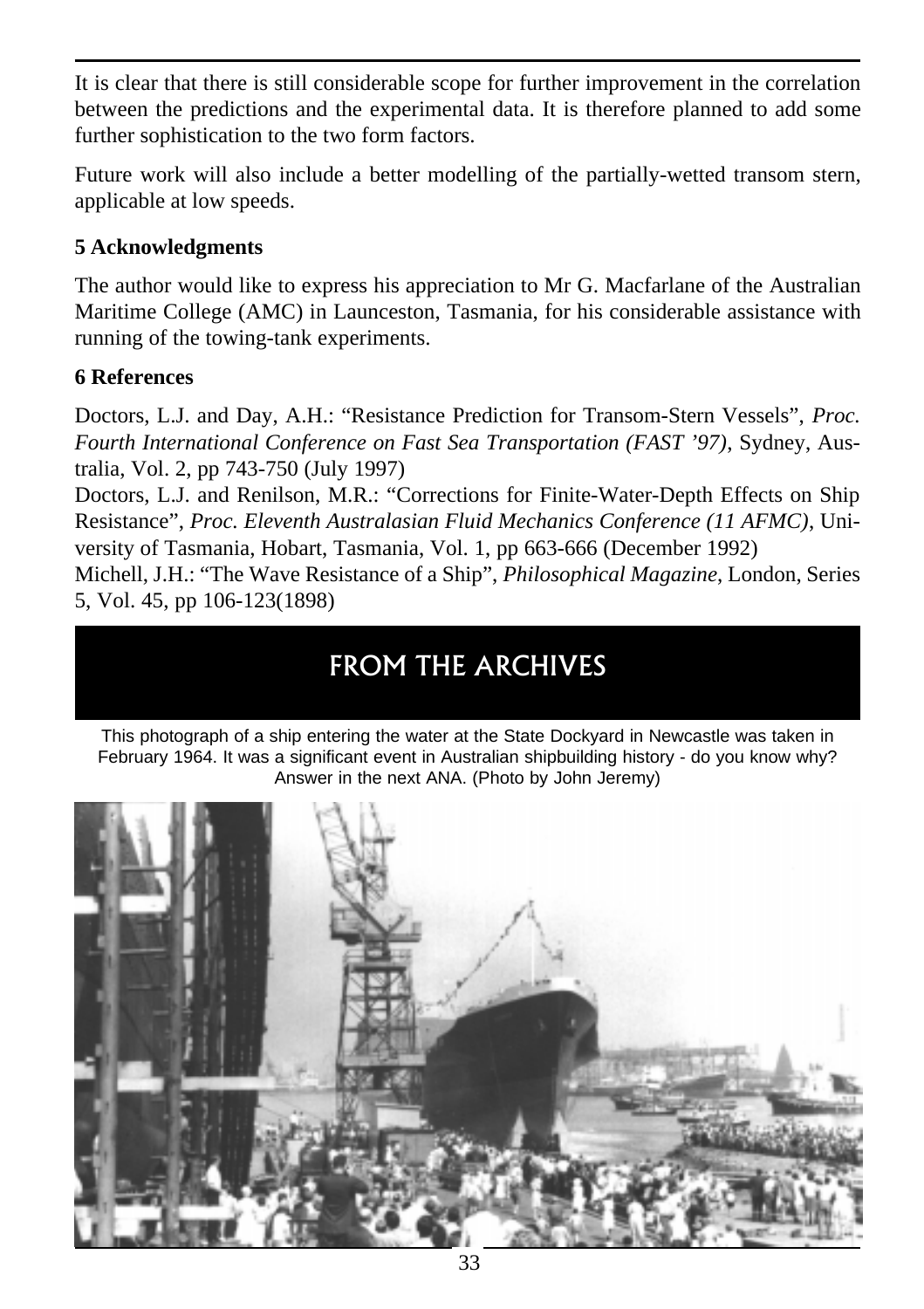### **THE ROYAL INSTITUTION OF NAVAL ARCHITECTS AUSTRALIAN DIVISION**

Box 4762 GPO, Sydney NSW, 2001 AUSTRALIA

#### **DIVISION COUNCIL MEMBERS 1998-99**

Mr. F B last

Mr. D Lugg Dr. P K Pal

President: Mr. N T Riley Immediate past President: Mr. R J Herd Honorary Vice-Presidents: Assoc. Professor L J Doctors Mr. J C Jeremy Vice-Presidents: Mr. P J Helmore Dr. M R Renilson Fellows and Members of Council: The Mathematic Mr. N A Armstrong Mr. B V Chapman Mr. J M Colquhoun Mr. P C Hercus Associates of Council: The Council: Mr. R Dummett Mr. F Jarosek Mr. M B Makin Mr. G A Thomas Non Voting Student Representative: Mr. J Fenning Hon. Secretary/Treasurer: Mr. A G Mitchell Executive Officer: Mr. K M Adams **CANBERRA SECTION** Chairman: Mr. I Laverock Vice-Chairman: Mr. D Magill Hon. Secretary: Mr. M Grimm Hon. Treasurer: Mr. N P Wyatt. **WESTERN AUSTRALIAN SECTION** Chairman: Mr. D Lugg **SYDNEY INTERIM SECTION** Chairman: Mr. A G Mitchell Hon Secretary/Treasurer: Dr. P K Pal **HOBART INTERIM SECTION** Chairman: Mr. G L Doyle Vice-Chairman: Mr. A J Allwood